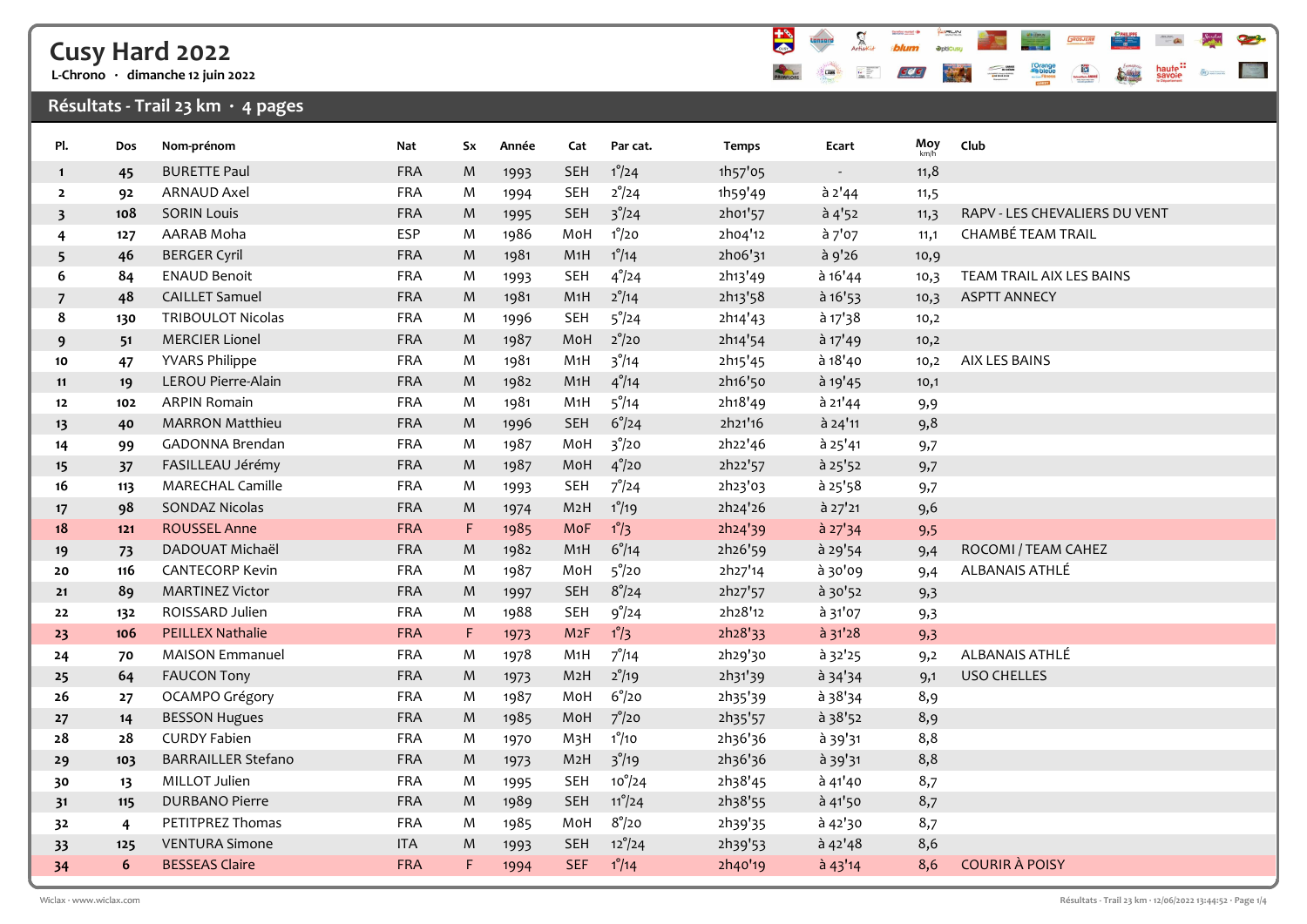| Pl. | Dos                     | Nom-prénom                  | Nat        | Sx | Année | Cat              | Par cat.           | <b>Temps</b> | Ecart           | Moy<br>km/h | Club                               |
|-----|-------------------------|-----------------------------|------------|----|-------|------------------|--------------------|--------------|-----------------|-------------|------------------------------------|
| 35  | 25                      | COCCATO Julien              | <b>FRA</b> | M  | 1978  | M1H              | $8^{\circ}/14$     | 2h41'02      | $\hat{a}$ 43'57 | 8,6         |                                    |
| 36  | 21                      | <b>TRIME Yann</b>           | <b>FRA</b> | M  | 1980  | M1H              | 9°/14              | 2h41'23      | $a$ 44'18       | 8,6         |                                    |
| 37  | 122                     | ROULAND David               | <b>FRA</b> | M  | 1972  | M <sub>3</sub> H | $2^{\circ}/10$     | 2h41'42      | $a$ 44'37       | 8,5         | LA SAINTINOISE                     |
| 38  | 107                     | <b>HERVE Gaël</b>           | <b>FRA</b> | M  | 1977  | M <sub>2</sub> H | $4^{\circ}/19$     | 2h41'45      | à 44'40         | 8,5         |                                    |
| 39  | $\overline{\mathbf{3}}$ | <b>RINALDI Vincent</b>      | <b>FRA</b> | M  | 1997  | <b>SEH</b>       | $13^{\circ}/24$    | 2h42'45      | à 45'40         | 8,5         |                                    |
| 40  | 66                      | DURAND Sylvain              | <b>FRA</b> | M  | 1988  | <b>SEH</b>       | $14^{\circ}/24$    | 2h43'05      | à 46'00         | 8,5         |                                    |
| 41  | 53                      | PALTRIER Baptiste           | <b>FRA</b> | M  | 1984  | MoH              | 9°/20              | 2h43'05      | à 46'00         | 8,5         |                                    |
| 42  | 43                      | <b>WITVOET Diane</b>        | <b>FRA</b> | F. | 1999  | <b>SEF</b>       | $2^{\circ}/14$     | 2h43'19      | à 46'14         | 8,5         | <b>ZOOM VOLT RUNNER</b>            |
| 43  | 71                      | LONGUEVRE Pierre            | <b>FRA</b> | M  | 1969  | M <sub>3</sub> H | 3 <sup>°</sup> /10 | 2h43'31      | à 46'26         | 8,4         | <b>ASPTT ANNECY</b>                |
| 44  | 118                     | DE OLIVEIRA Paulo           | FRA        | M  | 1974  | M <sub>2</sub> H | $5^{\circ}/19$     | 2h43'34      | à 46'29         | 8,4         |                                    |
| 45  | 81                      | PERCONTE Patrick            | <b>FRA</b> | M  | 1975  | M <sub>2</sub> H | $6^{\circ}/19$     | 2h44'46      | $a$ 47'41       | 8,4         |                                    |
| 46  | 83                      | <b>LESERVOISIER Adeline</b> | <b>FRA</b> | F  | 1988  | <b>SEF</b>       | 3°/14              | 2h46'21      | à 49'16         | 8,3         |                                    |
| 47  | 117                     | <b>JANIN Kévin</b>          | <b>FRA</b> | M  | 1986  | MoH              | $10^{\circ}/20$    | 2h46'42      | à 49'37         | 8,3         |                                    |
| 48  | 124                     | PICCOLET Josiane            | <b>FRA</b> | F  | 1956  | M6F              | $1^{\circ}/1$      | 2h46'51      | à 49'46         | 8,3         | <b>APDC</b>                        |
| 49  | $112$                   | <b>TOURNOUX Alexandra</b>   | <b>FRA</b> | F  | 1981  | M1F              | $1^{\circ}/3$      | 2h47'23      | à 50'18         | 8,2         | GREENWEEZ                          |
| 50  | 134                     | RODRIGUEZ Lydia             | <b>FRA</b> | F. | 1972  | M <sub>3</sub> F | $1^{\circ}/3$      | 2h49'01      | $a$ 51'56       | 8,2         |                                    |
| 51  | 94                      | <b>GODICHON Florentin</b>   | <b>FRA</b> | M  | 1983  | MoH              | $11^{\circ}/20$    | 2h49'49      | à 52'44         | 8,1         | <b>SCO ANGERS ATHLE</b>            |
| 52  | 85                      | JAVAUX Vincent              | FRA        | M  | 1977  | M2H              | $7^{\circ}/19$     | 2h50'56      | à 53'51         | 8,1         |                                    |
| 53  | 23                      | MEDEL Igor                  | <b>FRA</b> | M  | 1966  | M4H              | $1^{\circ}/2$      | 2h51'15      | à 54'10         | 8,1         | ALBANAIS ATHLÉ                     |
| 54  | 74                      | RAFFIN Sébastien            | <b>FRA</b> | M  | 1976  | M <sub>2</sub> H | $8^{\circ}/19$     | 2h51'38      | à 54'33         | 8,0         | <b>ALBANAIS ATHLE</b>              |
| 55  | 58                      | <b>VEUILLET Nicolas</b>     | <b>FRA</b> | M  | 1985  | MoH              | $12^{\circ}/20$    | 2h53'19      | à 56'14         | 8,0         | LES KENYANS (B)LENTS               |
| 56  | 8                       | RONZON Kevin                | <b>FRA</b> | M  | 1993  | <b>SEH</b>       | $15^{\circ}/24$    | 2h53'23      | à 56'18         | 8,0         |                                    |
| 57  | 18                      | DAGAND Dominique            | <b>FRA</b> | M  | 1975  | M <sub>2</sub> H | 9°/19              | 2h53'59      | à 56'54         | 7,9         |                                    |
| 58  | 36                      | <b>OBERLÉ Marie</b>         | <b>FRA</b> | F. | 1997  | <b>SEF</b>       | $4^{\degree}/14$   | 2h54'19      | $a$ 57'14       | 7,9         | GO FOR IT RUNNING - GRAND CHAMBÉRY |
| 59  | 63                      | <b>VALET Raphael</b>        | <b>FRA</b> | M  | 1997  | <b>SEH</b>       | $16^{\circ}/24$    | 2h57'11      | à 1hoo'o6       | 7,8         |                                    |
| 60  | $\overline{2}$          | FERROUDJI Tahar             | <b>FRA</b> | M  | 1962  | M <sub>5</sub> H | $1^{\circ}/6$      | 2h57'14      | à 1hoo'og       | 7,8         |                                    |
| 61  | 34                      | <b>FAIVRE Manon</b>         | <b>FRA</b> | F. | 1994  | <b>SEF</b>       | $5^{\circ}/14$     | 2h57'58      | à 1h00'53       | 7,8         |                                    |
| 62  | 35                      | ANSQUER Herve               | <b>FRA</b> | M  | 1977  | M <sub>2</sub> H | $10^{o}/19$        | 2h58'16      | à 1h01'11       | 7,7         |                                    |
| 63  | 128                     | <b>NOIROT Laurent</b>       | <b>FRA</b> | M  | 1976  | M2H              | $11^{\circ}/19$    | 2h58'22      | à 1h01'17       | 7,7         |                                    |
| 64  | 11                      | <b>CHEVALIER Thibaut</b>    | <b>FRA</b> | M  | 1991  | <b>SEH</b>       | $17^{\circ}/24$    | 2h58'27      | à 1h01'22       | 7,7         |                                    |
| 65  | 62                      | <b>CHARLES Romain</b>       | <b>FRA</b> | M  | 1985  | MoH              | $13^{\circ}/20$    | 2h58'41      | à 1h01'36       | 7,7         |                                    |
| 66  | 68                      | <b>MERLIN Florian</b>       | <b>FRA</b> | M  | 1989  | SEH              | $18^{\circ}/24$    | 2h59'16      | à 1h02'11       | 7,7         |                                    |
| 67  | 38                      | <b>LAVORATA Vincent</b>     | <b>FRA</b> | M  | 1971  | M <sub>3</sub> H | $4^{\degree}/10$   | 2h59'19      | à 1h02'14       | 7,7         |                                    |
| 68  | 52                      | <b>DOMENGE Fabienne</b>     | <b>FRA</b> | F  | 1975  | M2F              | $2^{\circ}/3$      | 3ho2'34      | à 1h05'29       | 7,6         | <b>COURIR À POISY</b>              |
| 69  | 44                      | <b>DURET Maelle</b>         | <b>FRA</b> | F. | 1987  | MoF              | $2^{\circ}/3$      | 3ho2'36      | à 1h05'31       | 7,6         |                                    |
| 70  | 90                      | MATHEZ Jean-François        | FRA        | M  | 1959  | M <sub>5</sub> H | $2^{\circ}/6$      | 3h03'13      | à 1h06'08       | 7,5         | LES TRAILERS DE L'AIGLE            |
| 71  | 105                     | THIBOUD Alexandre           | <b>FRA</b> | M  | 1978  | M1H              | $10^{\circ}/14$    | 3h03'30      | à 1h06'25       | 7,5         |                                    |
| 72  | 126                     | <b>BLANC Maguelonne</b>     | <b>FRA</b> | F. | 1991  | <b>SEF</b>       | $6^{\circ}/14$     | 3h04'08      | à 1h07'03       | 7,5         |                                    |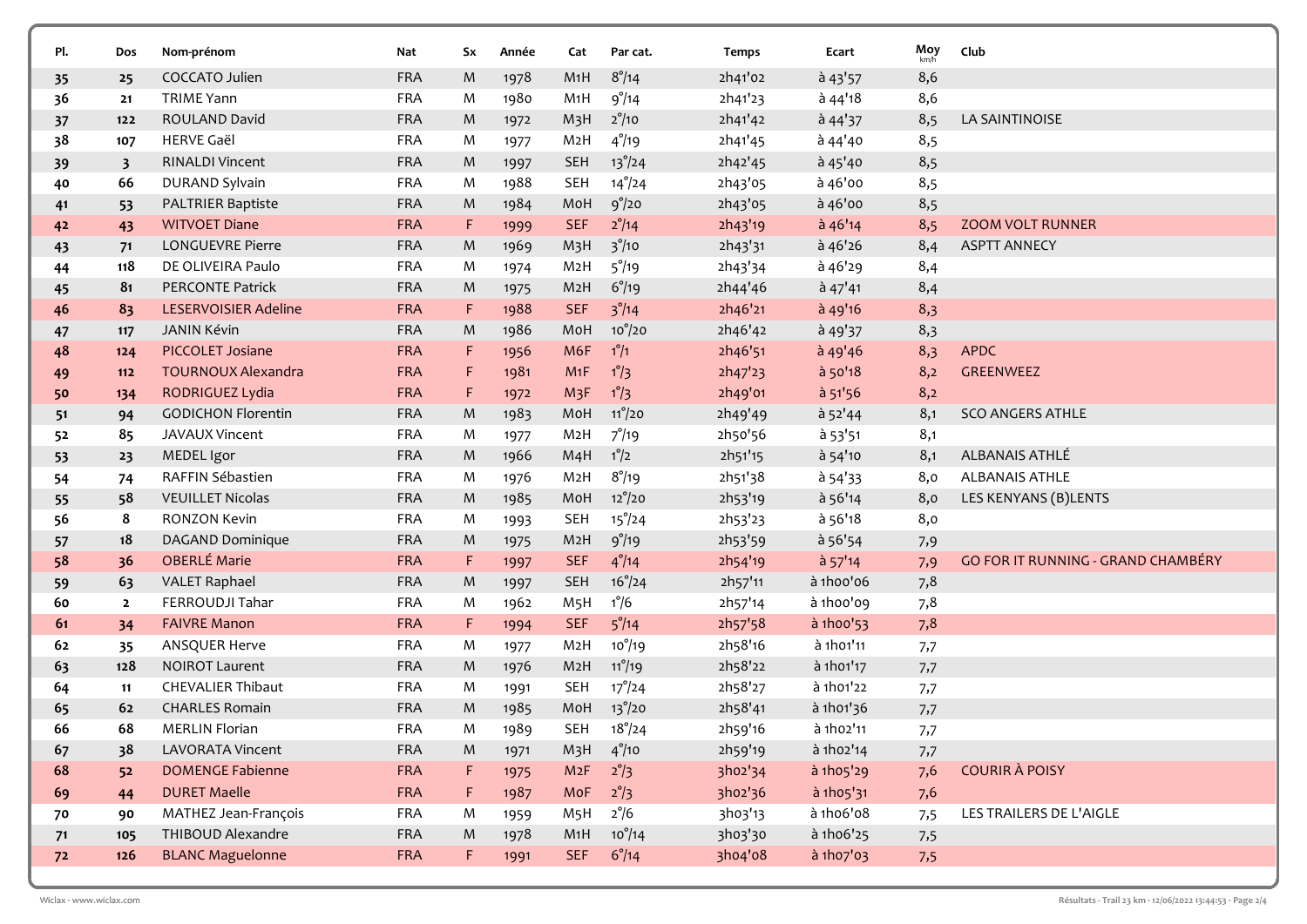| Pl. | Dos          | Nom-prénom                                        | Nat        | Sx          | Année | Cat              | Par cat.        | <b>Temps</b> | Ecart       | Moy | Club                               |
|-----|--------------|---------------------------------------------------|------------|-------------|-------|------------------|-----------------|--------------|-------------|-----|------------------------------------|
| 73  | 93           | <b>LEPRINCE-VION Aline</b>                        | <b>FRA</b> | F           | 1990  | <b>SEF</b>       | $7^{\circ}/14$  | 3ho4'39      | à 1h07'34   | 7,5 |                                    |
| 74  | 86           | <b>CONSTANS Laurent</b>                           | <b>FRA</b> | M           | 1970  | M <sub>3</sub> H | $5^{\circ}/10$  | 3ho4'51      | à 1ho7'46   | 7,5 |                                    |
| 75  | 91           | <b>SORIN Sophie</b>                               | <b>FRA</b> | F.          | 1969  | M <sub>3</sub> F | $2^{\circ}/3$   | 3ho6'45      | à 1h09'40   | 7,4 | <b>ASA SAMPHI</b>                  |
| 76  | 32           | <b>BODIN Sebastien</b>                            | <b>FRA</b> | M           | 1977  | M <sub>2</sub> H | $12^{\circ}/19$ | 3ho7'15      | à 1h10'10   | 7,4 | ASA                                |
| 77  | 88           | CHAIMBAULT Yohan                                  | <b>FRA</b> | M           | 1988  | <b>SEH</b>       | 19°/24          | 3ho8'18      | à 1h11'13   | 7,3 |                                    |
| 78  | $\mathbf{1}$ | <b>GRATIEN Jacques</b>                            | <b>FRA</b> | M           | 1962  | M <sub>5</sub> H | $3^{\degree}/6$ | 3ho8'49      | à 1h11'44   | 7,3 |                                    |
| 79  | 109          | LUDWIG Sebastien                                  | <b>FRA</b> | M           | 1978  | M1H              | $11^{\circ}/14$ | 3h10'52      | à 1h13'47   | 7,2 |                                    |
| 80  | 12           | <b>ORGEOLET Thomas</b>                            | <b>FRA</b> | M           | 1991  | <b>SEH</b>       | $20^{\circ}/24$ | 3h12'55      | à 1h15'50   | 7,2 |                                    |
| 81  | 5            | <b>HENRIOT Lucas</b>                              | <b>FRA</b> | M           | 1983  | MoH              | $14^{\circ}/20$ | 3h12'56      | à 1h15'51   | 7,2 | CREDIT AGRICOLE DES SAVOIE         |
| 82  | 31           | <b>ROUFFY Fabrice</b>                             | <b>FRA</b> | M           | 1973  | M <sub>2</sub> H | $13^{\circ}/19$ | 3h12'59      | à 1h15'54   | 7,2 |                                    |
| 83  | 114          | <b>RABILLOUD Chloe</b>                            | <b>FRA</b> | F.          | 1992  | <b>SEF</b>       | $8^\circ/14$    | 3h13'09      | à 1h16'04   | 7,1 |                                    |
| 84  | 17           | LE GALL Magali                                    | <b>FRA</b> | F.          | 1981  | M1F              | $2^{\circ}/3$   | 3h13'25      | à 1h16'20   | 7,1 | <b>COURIR A POISY</b>              |
| 85  | 61           | <b>CARPENTIER Eline</b>                           | <b>FRA</b> | F.          | 1999  | <b>SEF</b>       | 9°/14           | 3h14'31      | à 1h17'26   | 7,1 |                                    |
| 86  | 101          | <b>RITTER Julie</b>                               | <b>FRA</b> | $\mathsf F$ | 1989  | <b>SEF</b>       | $10^{\circ}/14$ | 3h16'23      | à 1h19'18   | 7,0 |                                    |
| 87  | 22           | MAGNIN Jonathan                                   | <b>FRA</b> | M           | 1986  | MoH              | $15^{\circ}/20$ | 3h16'29      | à 1h19'24   | 7,0 | B.A.F                              |
| 88  | 78           | <b>MONTMASSON Laurent</b>                         | <b>FRA</b> | M           | 1971  | M <sub>3</sub> H | $6^{\circ}/10$  | 3h17'41      | à 1h20'36   | 7,0 |                                    |
| 89  | 136          | <b>GUERIN Benjamin</b>                            | <b>FRA</b> | M           | 1994  | <b>SEH</b>       | $21^{\circ}/24$ | 3h18'18      | à 1h21'13   | 7,0 | AVOC                               |
| 90  | 77           | <b>AMIOT Cedric</b>                               | <b>FRA</b> | M           | 1976  | M <sub>2</sub> H | $14^{\circ}/19$ | 3h19'10      | à 1h22'05   | 6,9 | ALBANAIS ATHLE PAYS D'ALBY         |
| 91  | 135          | <b>LUYS Gregory</b>                               | <b>FRA</b> | M           | 1977  | M <sub>2</sub> H | $15^{\circ}/19$ | 3h19'16      | à 1h22'11   | 6,9 | AS AIX-LES-BAINS                   |
| 92  | 79           | <b>SPINDLER Catherine</b>                         | <b>FRA</b> | F           | 1977  | M2F              | $3^{\circ}/3$   | 3h20'25      | à 1h23'20   | 6,9 |                                    |
| 93  | 76           | <b>BONFILS Cedric</b>                             | <b>FRA</b> | M           | 1978  | M1H              | $12^{\circ}/14$ | 3h20'41      | à 1h23'36   | 6,9 |                                    |
| 94  | 65           | <b>DESILLES Marie-Rose</b>                        | <b>FRA</b> | F.          | 1963  | M4F              | $1^\circ/1$     | 3h20'42      | à 1h23'37   | 6,9 | <b>USO CHELLES</b>                 |
| 95  | 49           | DUFLOT PSCHEIDT Jeremy                            | <b>FRA</b> | M           | 1984  | MoH              | $16^{\circ}/20$ | 3h20'42      | à 1h23'37   | 6,9 |                                    |
| 96  | 129          | <b>HAUTOY Francis</b>                             | <b>FRA</b> | M           | 1985  | MoH              | $17^{\circ}/20$ | 3h22'11      | à 1h25'06   | 6,8 |                                    |
| 97  | 72           | <b>GAGNON Mathilde</b>                            | <b>FRA</b> | F.          | 1998  | <b>SEF</b>       | $11^{\circ}/14$ | 3h23'43      | à 1h26'38   | 6,8 | TEAM TRAIL AIX LES BAINS           |
| 98  | 60           | <b>MARTY Clémence</b>                             | <b>FRA</b> | F.          | 1996  | <b>SEF</b>       | $12^{\circ}/14$ | 3h23'57      | à 1h26'52   | 6,8 | TEAM TRAIL AIX LES BAINS LE REVARD |
| 99  | 33           | <b>TORTORELLI François</b>                        | <b>FRA</b> | M           | 1960  | M <sub>5</sub> H | $4^{\circ}/6$   | 3h24'58      | à 1h27'53   | 6,7 |                                    |
| 100 | 95           | BURAGLIO-MAURON Théo                              | <b>FRA</b> | M           | 1993  | <b>SEH</b>       | $22^{\circ}/24$ | 3h25'03      | à 1h27'58   | 6,7 |                                    |
| 101 | 69           | PINASSEAU Mathias                                 | <b>FRA</b> | M           | 1973  | M2H              | $16^{\circ}/19$ | 3h25'32      | à 1h28'27   | 6,7 |                                    |
| 102 | 59           | <b>GOOD Alizée</b>                                | <b>FRA</b> | F           | 1988  | <b>SEF</b>       | $13^{\circ}/14$ | 3h25'33      | à 1h28'28   | 6,7 |                                    |
| 103 | 15           | ARAUJO DOS SANTOS François                        | <b>FRA</b> | M           | 1977  | M <sub>2</sub> H | $17^{\circ}/19$ | 3h26'01      | à 1h28'56   | 6,7 | <b>COURIR À POISY</b>              |
| 104 | 57           | MASELLA Jean Louis                                | <b>FRA</b> | M           | 1969  | M3H              | $7^\circ/10$    | 3h28'18      | à 1h31'13   | 6,6 | TEAM COACH AURELIE                 |
| 105 | 54           | <b>VARESCON Marion</b>                            | <b>FRA</b> | F.          | 1982  | M1F              | $3^{\degree}/3$ | 3h29'39      | à 1h32'34   | 6,6 |                                    |
| 106 | 123          | <b>BON-BETEMPS Gregory</b>                        | <b>FRA</b> | M           | 1980  | M1H              | $13^{\circ}/14$ | 3h32'21      | à 1h35'16   | 6,5 |                                    |
| 107 | 111          | FINNAZ Romain                                     | FRA        | M           | 1985  | MoH              | $18^{\circ}/20$ | 3h32'22      | à 1h35'17   | 6,5 |                                    |
| 108 | 9            | <b>COUAPEL Genevieve</b><br><b>MERMET Justine</b> | <b>FRA</b> | F.          | 1968  | M <sub>3</sub> F | $3^{\circ}/3$   | 3h34'09      | à 1h37'04   | 6,4 | <b>RUMILLY TRAIL RUNNING</b>       |
| 109 | 82           | JEANNEAU Xavier                                   | <b>FRA</b> | F.          | 1994  | <b>SEF</b>       | $14^{\circ}/14$ | 3h34'53      | $a$ 1h37'48 | 6,4 |                                    |
| 110 | 56           |                                                   | <b>FRA</b> | M           | 1980  | M1H              | $14^{\circ}/14$ | 3h35'36      | à 1h38'31   | 6,4 |                                    |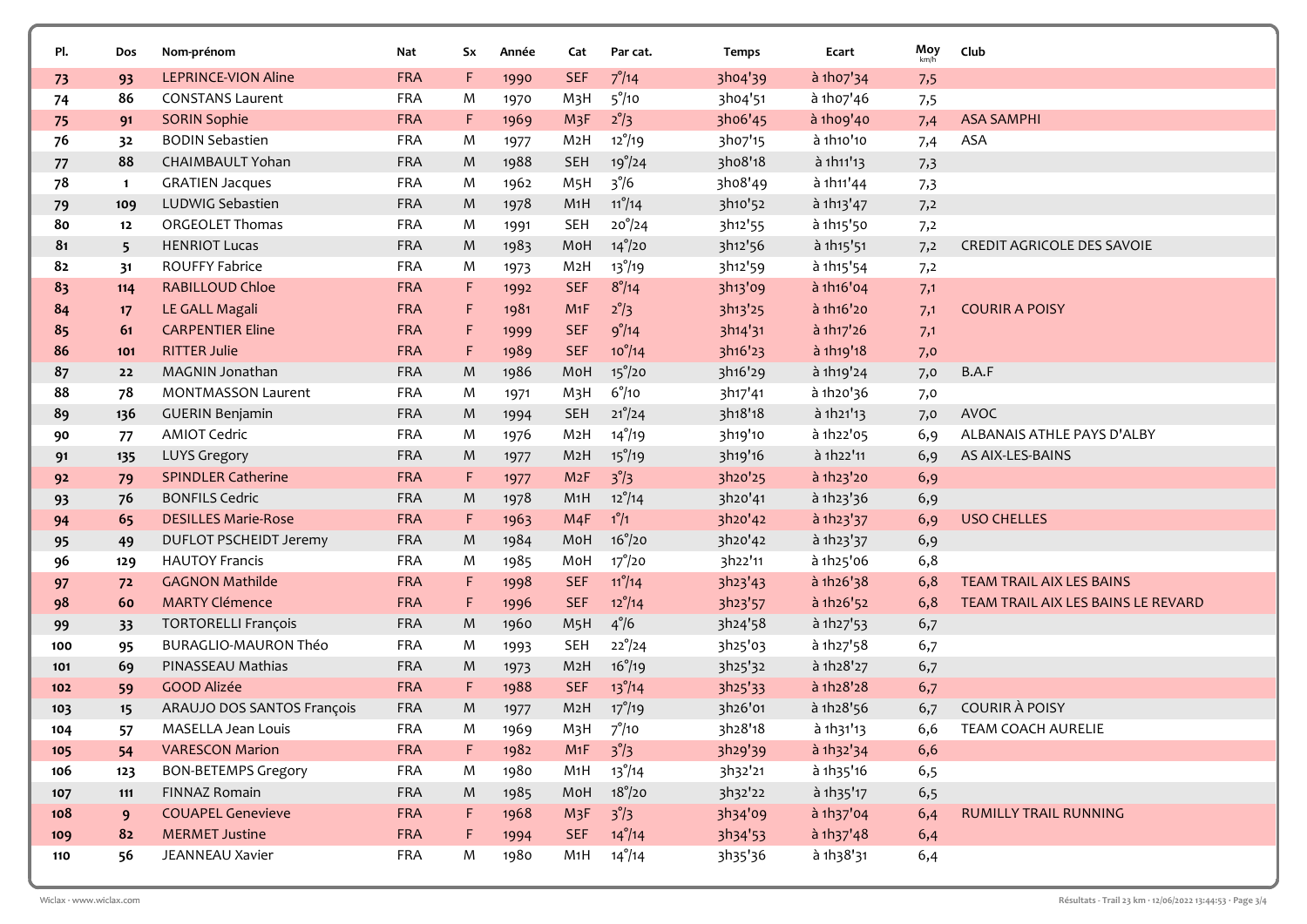| Pl.               | Dos             | Nom-prénom               | Nat        | Sx        | Année | Cat              | Par cat.        | <b>Temps</b> | Ecart     | $Moy$ <sub>km/h</sub> | Club                               |
|-------------------|-----------------|--------------------------|------------|-----------|-------|------------------|-----------------|--------------|-----------|-----------------------|------------------------------------|
| 111               | 67              | <b>BALLATO Patrick</b>   | <b>FRA</b> | ${\sf M}$ | 1973  | M2H              | $18^{\circ}/19$ | 3h37'16      | à 1h40'11 | 6,4                   |                                    |
| 112               | 120             | <b>NIVESSE Franck</b>    | <b>FRA</b> | M         | 1959  | M <sub>5</sub> H | $5^{\circ}/6$   | 3h39'01      | à 1h41'56 | 6,3                   |                                    |
| 113               | 131             | <b>TONNELÉ Arnaud</b>    | <b>FRA</b> | M         | 1967  | M4H              | $2^{\circ}/2$   | 3h39'19      | à 1h42'14 | 6,3                   |                                    |
| 114               | 104             | LAPLACE D'OLONDE Patrick | <b>FRA</b> | M         | 1971  | M3H              | $8^\circ/10$    | 3h40'56      | à 1h43'51 | 6,3                   |                                    |
| 115               | 100             | <b>DELOCHE Fabien</b>    | <b>FRA</b> | M         | 1972  | M <sub>3</sub> H | 9°/10           | 3h41'26      | à 1h44'21 | 6,2                   |                                    |
| 116               | 110             | <b>BOUVERY Paule</b>     | <b>FRA</b> | F.        | 1952  | M7F              | $1^{\circ}/1$   | 3h41'53      | a 1h44'48 | 6,2                   | <b>ESPÉRANCE FAVERGES</b>          |
| 117               | 96              | RIBEIRO Miguel           | <b>FRA</b> | M         | 1984  | MoH              | $19^{\circ}/20$ | 3h44'24      | à 1h47'19 | 6,2                   |                                    |
| 118               | 75              | <b>JUIN Stanislas</b>    | <b>FRA</b> | M         | 2000  | <b>ESH</b>       | $1^{\circ}/1$   | 3h48'38      | à 1h51'33 | 6,0                   |                                    |
| 119               | 97              | LOUVIER Freddy           | <b>FRA</b> | M         | 1993  | <b>SEH</b>       | $23^{\circ}/24$ | 3h50'52      | à 1h53'47 | 6,0                   |                                    |
| 120               | 41              | <b>CHABERT Laurent</b>   | <b>FRA</b> | M         | 1991  | <b>SEH</b>       | $24^{\circ}/24$ | 3h53'34      | à 1h56'29 | 5,9                   |                                    |
| $121$             | 80              | <b>CHESNEAU Lucie</b>    | <b>FRA</b> | F.        | 1985  | MoF              | $3^{\circ}/3$   | 3h53'35      | à 1h56'30 | 5,9                   |                                    |
| 122               | 24              | <b>MONTEIL Frederic</b>  | <b>FRA</b> | M         | 1973  | M2H              | $19^{\circ}/19$ | 4hoo'o8      | à 2h03'03 | 5,8                   | <b>RTR - RUMILLY TRAIL RUNNING</b> |
| 123               | $\overline{7}$  | <b>JEANROY Emmanuel</b>  | <b>FRA</b> | M         | 1970  | M <sub>3</sub> H | $10^{\circ}/10$ | 4ho4'56      | à 2h07'51 | 5,6                   |                                    |
| 124               | 26              | <b>BODET Manoël</b>      | <b>FRA</b> | M         | 1985  | MoH              | $20^{\circ}/20$ | 4h10'22      | à 2h13'17 | 5,5                   |                                    |
| 125               | 10 <sup>°</sup> | REZZOUG Louafi           | <b>FRA</b> | M         | 1960  | M <sub>5</sub> H | $6^{\circ}/6$   | 4h16'33      | à 2h19'28 | 5,4                   |                                    |
| Non partants (10) |                 |                          |            |           |       |                  |                 |              |           |                       |                                    |
|                   | 133             | FATA Jordan              | <b>FRA</b> | M         | 1992  | <b>SEH</b>       |                 |              |           |                       | BCYCLET/SURVIRUN                   |
|                   | 119             | <b>GIUDICELLI Lola</b>   | <b>FRA</b> | F         | 1998  | <b>SEF</b>       |                 |              |           |                       |                                    |
|                   | 87              | <b>DESOUBEAUX Carine</b> | <b>FRA</b> | F         | 1976  | M2F              |                 |              |           |                       |                                    |
|                   | 55              | <b>SCHIA Bruno</b>       | <b>FRA</b> | M         | 1979  | M1H              |                 |              |           |                       |                                    |
|                   | 50              | RIBOT Françoise          | <b>FRA</b> | F         | 1971  | M3F              |                 |              |           |                       | <b>ACP ENTRELACS</b>               |
|                   | 42              | <b>THIBIAS Karl</b>      | <b>FRA</b> | M         | 1990  | <b>SEH</b>       |                 |              |           |                       |                                    |
|                   | 30              | <b>DECARRE Cédric</b>    | <b>FRA</b> | M         | 1991  | <b>SEH</b>       |                 |              |           |                       | ARC                                |
|                   | 29              | PARIS Morgane            | <b>FRA</b> | F.        | 1992  | <b>SEF</b>       |                 |              |           |                       | ARC                                |
|                   | 20              | <b>RENOTON Eric</b>      | <b>FRA</b> | M         | 1992  | <b>SEH</b>       |                 |              |           |                       |                                    |
|                   | 16              | <b>PERRIN Guillaume</b>  | <b>FRA</b> | M         | 1991  | <b>SEH</b>       |                 |              |           |                       | ALBANAIS ATHLÉ                     |

 $\vert$  Partants : 125 | Classés : 125 | Non partants : 10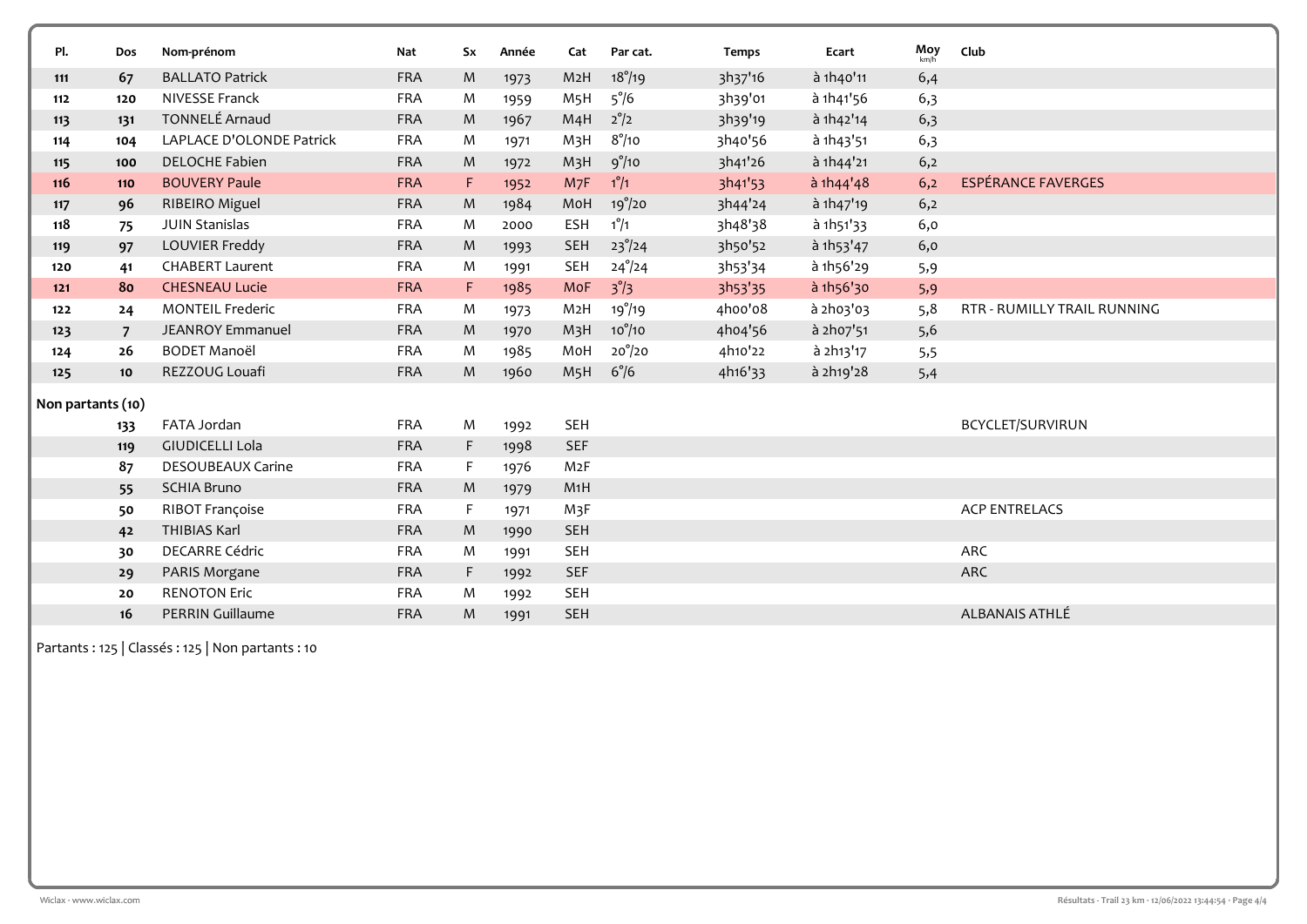# Cusy Hard 2022

L-Chrono · dimanche 12 juin 2022

### Résultats - Trail Découverte 13 km  $\cdot$  6 pages



| Pl.                     | Dos | Nom-prénom               | Nat        | Sx          | Année | Cat              | Par cat.         | <b>Temps</b> | Ecart            | Moy  | Club                              |
|-------------------------|-----|--------------------------|------------|-------------|-------|------------------|------------------|--------------|------------------|------|-----------------------------------|
| $\mathbf{1}$            | 348 | <b>PERRET Aubin</b>      | FRA        | M           | 1997  | <b>SEH</b>       | $1^{\circ}/16$   | 57'48        | $\sim$           | 13,5 | <b>ASPTT ANNECY / RRUN SEYNOD</b> |
| $\overline{2}$          | 342 | DAVID François           | FRA        | M           | 2002  | <b>ESH</b>       | $1^{\circ}/14$   | 59'04        | à 1'16           | 13,2 | TEAM TRAIL DES CIMES              |
| $\overline{\mathbf{3}}$ | 434 | <b>GONTHIER Julien</b>   | FRA        | M           | 1983  | MoH              | $1^{\circ}/20$   | 1h01'07      | $\lambda$ 3'19   | 12,8 |                                   |
| 4                       | 385 | <b>AVRILLON Stephane</b> | <b>FRA</b> | M           | 1974  | M <sub>2</sub> H | $1^{\circ}/13$   | 1h01'45      | a3'57            | 12,6 | <b>TEAM RRUN ANNECY</b>           |
| 5                       | 404 | JOLY Quentin             | <b>FRA</b> | M           | 2000  | <b>ESH</b>       | $2^{\circ}/14$   | 1ho2'05      | $\grave{a}$ 4'17 | 12,6 | FECLAZ FORMATION LONGUE DISTANCE  |
| 6                       | 334 | RACINEUX Bastien         | <b>FRA</b> | M           | 2002  | <b>ESH</b>       | $3^{\degree}/14$ | 1ho2'18      | à 4'30           | 12,5 | <b>ASPTT ANNECY</b>               |
| 7                       | 341 | <b>MICHALLON Elouan</b>  | FRA        | M           | 2002  | <b>ESH</b>       | $4^{\circ}/14$   | 1ho2'53      | $a$ 5'05         | 12,4 |                                   |
| 8                       | 440 | THIBAULT Clément         | <b>FRA</b> | M           | 2002  | <b>ESH</b>       | $5^{\degree}/14$ | 1ho4'45      | a 6'57           | 12,1 | TTM / IPSA RUNNING                |
| 9                       | 396 | THOUVEREY Grégory        | <b>FRA</b> | M           | 1990  | <b>SEH</b>       | $2^{\circ}/16$   | 1h05'22      | $a^{7}34$        | 11,9 | TEAM TRAIL AIX LES BAINS          |
| 10                      | 336 | CRASSOUS Oscar           | <b>FRA</b> | M           | 2003  | <b>JUH</b>       | $1^{\circ}/6$    | 1h06'07      | à 8'19           | 11,8 | ANNECY TRAIL RUNNING              |
| 11                      | 309 | LANSARD Frédéric         | <b>FRA</b> | M           | 1978  | M1H              | $1^{\circ}/12$   | 1h06'22      | a 8'34           | 11,8 |                                   |
| 12                      | 360 | <b>DROST David</b>       | <b>FRA</b> | M           | 1971  | M <sub>3</sub> H | $1^{\circ}/14$   | 1h06'24      | a 8'36           | 11,8 |                                   |
| 13                      | 374 | <b>HERVIEU Samuel</b>    | <b>FRA</b> | ${\sf M}$   | 1987  | MoH              | $2^{\circ}/20$   | 1h06'26      | a 8'38           | 11,7 | <b>TEAM TRAIL AIX</b>             |
| 14                      | 349 | VILLARD-ARANEGA Mathieu  | FRA        | ${\sf M}$   | 1991  | <b>SEH</b>       | $3^{\circ}/16$   | 1ho7'09      | à 9'21           | 11,6 | POP CORN TEAM                     |
| 15                      | 353 | <b>EMONET Alain</b>      | <b>FRA</b> | M           | 1958  | M <sub>5</sub> H | $1^{\circ}/5$    | 1ho7'29      | à 9'41           | 11,6 | <b>ASPTT ANNECY</b>               |
| 16                      | 405 | <b>BEBERT Florian</b>    | <b>FRA</b> | M           | 1993  | <b>SEH</b>       | $4^{\circ}/16$   | 1ho8'53      | à 11'05          | 11,3 |                                   |
| 17                      | 343 | <b>BERGER Nicolas</b>    | FRA        | M           | 1983  | MoH              | $3^{\circ}/20$   | 1h09'34      | $a$ 11'46        | 11,2 | LES RAINETTES POISY               |
| 18                      | 298 | RINCHET-GIROLLET Gilles  | <b>FRA</b> | M           | 2002  | <b>ESH</b>       | $6^{\circ}/14$   | 1h10'04      | à 12'16          | 11,1 |                                   |
| 19                      | 409 | <b>SCHWAM Vincent</b>    | <b>FRA</b> | M           | 1983  | MoH              | $4^{\degree}/20$ | 1h11'09      | $\hat{a}$ 13'21  | 11,0 |                                   |
| 20                      | 302 | <b>ROUPIOZ Marie</b>     | <b>FRA</b> | $\mathsf F$ | 1991  | <b>SEF</b>       | $1^{\circ}/20$   | 1h11'21      | $a$ 13 $'33$     | 10,9 |                                   |
| 21                      | 437 | <b>GACHE Florent</b>     | <b>FRA</b> | M           | 1977  | M <sub>2</sub> H | $2^{\circ}/13$   | 1h11'31      | $a$ 13'43        | 10,9 | <b>CHAMBERY TEAM TRAIL</b>        |
| 22                      | 395 | <b>AUGET Frederic</b>    | <b>FRA</b> | M           | 1975  | M <sub>2</sub> H | $3^{\circ}/13$   | 1h12'03      | à 14'15          | 10,8 |                                   |
| 23                      | 415 | <b>BAUR Nicolas</b>      | FRA        | M           | 1967  | M4H              | $1^{\circ}/7$    | 1h12'22      | à 14'34          | 10,8 | MASSINGY                          |
| 24                      | 269 | <b>BERTHET Martin</b>    | FRA        | M           | 2004  | <b>JUH</b>       | $2^{\circ}/6$    | 1h12'37      | à 14'49          | 10,7 |                                   |
| 25                      | 270 | <b>BERTHET Robin</b>     | <b>FRA</b> | M           | 2000  | ESH              | $7^{\circ}/14$   | 1h12'52      | à 15'04          | 10,7 |                                   |
| 26                      | 371 | <b>HUGONNOT Boris</b>    | <b>FRA</b> | M           | 1991  | <b>SEH</b>       | $5^\circ/16$     | 1h12'56      | à 15'08          | 10,7 |                                   |
| 27                      | 441 | CANOVAS Benjamin         | <b>FRA</b> | M           | 2003  | <b>JUH</b>       | $3^{\circ}/6$    | 1h13'04      | à 15'16          | 10,7 |                                   |
| 28                      | 391 | <b>GOMBERT Laurent</b>   | <b>FRA</b> | M           | 1973  | M <sub>2</sub> H | $4^{\circ}/13$   | 1h13'21      | $a$ 15 $'33$     | 10,6 |                                   |
| 29                      | 392 | <b>GOMBERT Yvan</b>      | <b>FRA</b> | M           | 2004  | <b>JUH</b>       | $4^{\degree}/6$  | 1h13'32      | $a$ 15'44        | 10,6 |                                   |
| 30                      | 272 | <b>RIVAL Nicolas</b>     | <b>FRA</b> | M           | 1984  | MoH              | $5^{\circ}/20$   | 1h13'46      | à 15'58          | 10,6 |                                   |
| 31                      | 442 | <b>VIGNERON Florie</b>   | <b>FRA</b> | $\mathsf F$ | 1990  | <b>SEF</b>       | $2^{\circ}/20$   | 1h14'39      | $a$ 16'51        | 10,5 |                                   |
| 32                      | 322 | <b>COCCIOLO Franck</b>   | <b>FRA</b> | M           | 1990  | <b>SEH</b>       | $6^{\circ}/16$   | 1h14'48      | à 17'00          | 10,4 |                                   |
| 33                      | 413 | <b>PALLUD Nicolas</b>    | FRA        | M           | 1985  | MoH              | $6^{\circ}/20$   | 1h15'01      | $a$ 17'13        | 10,4 | <b>COURIR PAR NATURE</b>          |
| 34                      | 361 | DAVAL-POMMIER Blandine   | <b>FRA</b> | $\mathsf F$ | 1969  | M <sub>3</sub> F | $1^{\circ}/2$    | 1h15'10      | $\hat{a}$ 17'22  | 10,4 |                                   |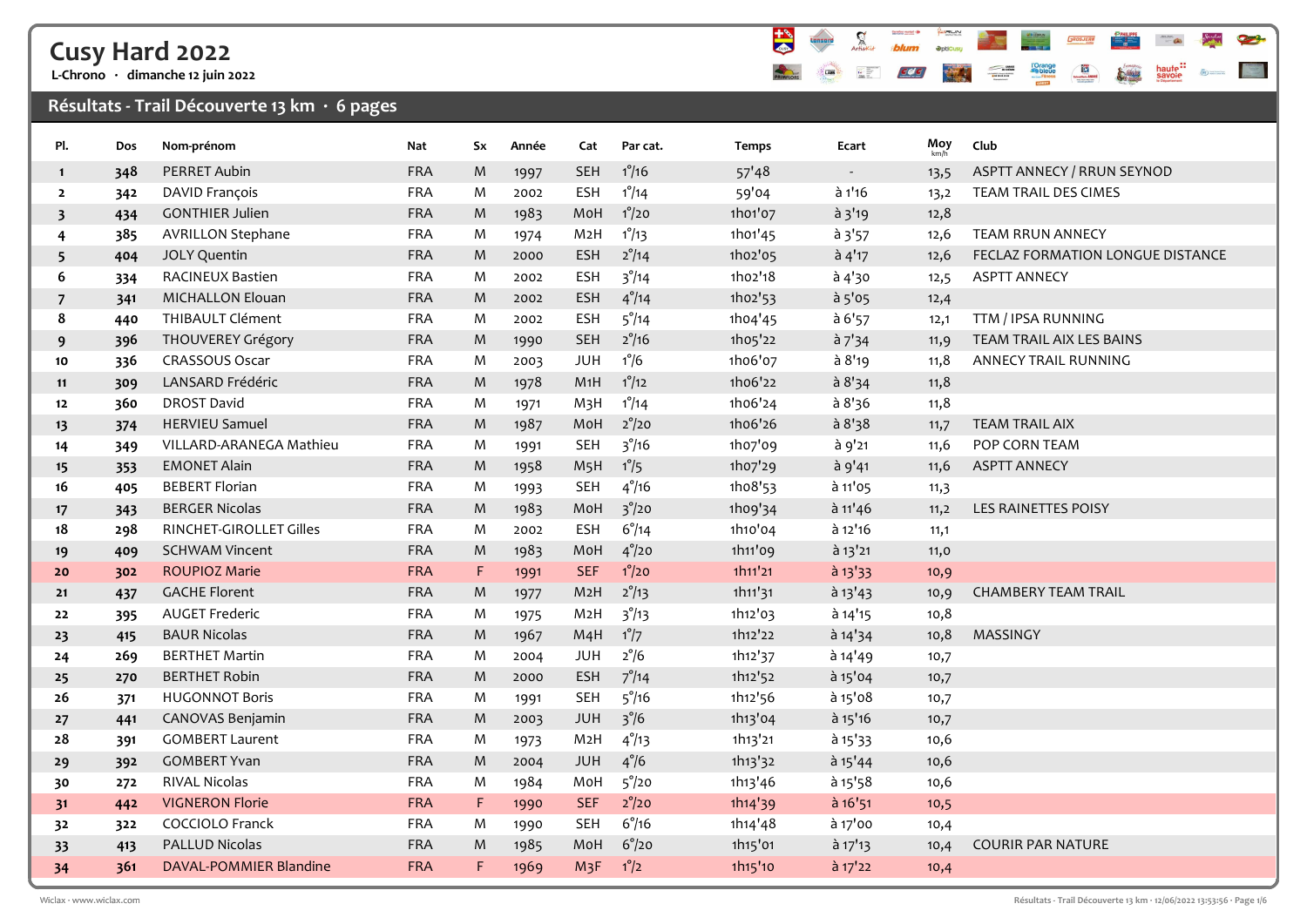| Pl.      | Dos        | Nom-prénom                                | Nat                      | Sx        | Année        | Cat                     | Par cat.                          | <b>Temps</b>       | Ecart                  | Moy        | Club                          |
|----------|------------|-------------------------------------------|--------------------------|-----------|--------------|-------------------------|-----------------------------------|--------------------|------------------------|------------|-------------------------------|
| 35       | 331        | <b>PERRIN Claire</b>                      | <b>FRA</b>               | F.        | 2000         | <b>ESF</b>              | $1^\circ/1$                       | 1h15'37            | à 17'49                | 10,3       | AS CALUIRE ATHLÉTISME         |
| 36       | 304        | <b>FABRIS Timéo</b>                       | <b>FRA</b>               | M         | 2003         | <b>JUH</b>              | $5^{\degree}/6$                   | 1h17'11            | à 19'23                | 10,1       |                               |
| 37       | 273        | FOESSER Thomas                            | <b>FRA</b>               | M         | 1984         | MoH                     | $7^\circ/20$                      | 1h17'32            | à 19'44                | 10,1       | LE LOUP SOLITAIRE             |
| 38       | 326        | WILLER Stéphane                           | <b>FRA</b>               | M         | 1975         | M2H                     | $5^{\circ}/13$                    | 1h18'23            | à 20'35                | 10,0       | SILL'N RUN                    |
| 39       | 425        | SAHLI Orhan                               | <b>FRA</b>               | M         | 1990         | <b>SEH</b>              | $7^{\circ}/16$                    | 1h18'29            | à 20'41                | 9,9        |                               |
| 40       | 386        | <b>HOARAU Julien</b>                      | <b>FRA</b>               | M         | 1982         | M1H                     | $2^{\circ}/12$                    | 1h19'58            | à 22'10                | 9,8        |                               |
| 41       | 366        | <b>MONOD Frederic</b>                     | <b>FRA</b>               | M         | 1962         | M <sub>5</sub> H        | $2^{\circ}/5$                     | 1h20'13            | à 22'25                | 9,7        | LES PRINCES EN FOULÉE SEYSSEL |
| 42       | 311        | <b>CHEVALIER Dominique</b>                | <b>FRA</b>               | M         | 1968         | M <sub>3</sub> H        | $2^{\circ}/14$                    | 1h20'28            | à 22'40                | 9,7        | LMA                           |
| 43       | 339        | <b>BAU Adrien</b>                         | <b>FRA</b>               | M         | 1986         | MoH                     | $8^{\circ}/20$                    | 1h20'29            | à 22'41                | 9,7        |                               |
| 44       | 295        | POUPON Cédric                             | <b>FRA</b>               | M         | 1980         | M1H                     | $3^{\circ}/12$                    | 1h20'29            | à 22'41                | 9,7        |                               |
| 45       | 329        | <b>GOOD Patrick</b>                       | <b>FRA</b>               | M         | 1985         | MoH                     | 9°/20                             | 1h20'30            | à 22'42                | 9,7        |                               |
| 46       | 397        | <b>LECLERE Julie</b>                      | <b>FRA</b>               | F         | 1991         | <b>SEF</b>              | $3^{\degree}/20$                  | 1h20'37            | à 22'49                | 9,7        | <b>AVOC</b>                   |
| 47       | 390        | <b>BOCH Christophe</b>                    | <b>FRA</b>               | M         | 1974         | M <sub>2</sub> H        | $6^{\circ}/13$                    | 1h20'55            | à 23'07                | 9,6        | <b>COURIR POISY</b>           |
| 48       | 398        | <b>JACQUET Aurore</b>                     | <b>FRA</b>               | F         | 1980         | M1F                     | $1^\circ/10$                      | 1h20'55            | à 23'07                | 9,6        | <b>COURIR À POISY</b>         |
| 49       | 333        | <b>DOSSIER Eric</b>                       | <b>FRA</b>               | M         | 1971         | M <sub>3</sub> H        | $3^{\degree}/14$                  | 1h21'07            | à 23'19                | 9,6        |                               |
| 50       | 314        | SEREIR Lakdar                             | <b>FRA</b>               | M         | 1972         | M <sub>3</sub> H        | $4^{\degree}/14$                  | 1h21'48            | à 24'00                | 9,5        |                               |
| 51       | 424        | <b>ODEZENNE Frederic</b>                  | <b>FRA</b>               | M         | 1965         | M <sub>4</sub> H        | $2^{\circ}/7$                     | 1h21'57            | à 24'09                | 9,5        | RUN VALSERINE                 |
| 52       | 319        | <b>SIMON Philippe</b>                     | <b>FRA</b>               | M         | 1970         | M3H                     | $5^{\degree}/14$                  | 1h22'18            | à 24'30                | 9,5        |                               |
| 53       | 436        | <b>SCHROETER Sarah</b>                    | <b>FRA</b>               | F         | 1994         | <b>SEF</b>              | $4^{\circ}/20$                    | 1h23'00            | $a$ 25'12              | 9,4        |                               |
| 54       | 335        | <b>RACINEUX Camille</b>                   | <b>FRA</b>               | F         | 2004         | <b>JUF</b>              | $1^{\circ}/1$                     | 1h23'06            | $a$ 25'18              | 9,4        |                               |
| 55       | 383        | <b>BLANC Marine</b>                       | <b>FRA</b>               | F         | 1977         | M2F                     | $1^{\circ}/11$                    | 1h23'34            | à 25'46                | 9,3        | <b>AIX SAVOIE TRIATHLON</b>   |
| 56       | 401        | PONTINI Vincent                           | <b>FRA</b>               | M         | 1974         | M <sub>2</sub> H        | $7^{\circ}/13$                    | 1h23'35            | $a$ 25'47              | 9,3        |                               |
| 57       | 282        | <b>BALADOU Marine</b>                     | <b>FRA</b>               | F         | 1982         | M1F                     | $2^{\circ}/10$                    | 1h24'08            | à 26'20                | 9,3        |                               |
| 58       | 287        | <b>JACQUIN Véronique</b>                  | <b>FRA</b>               | F         | 1973         | M2F                     | $2^{\circ}/11$                    | 1h24'10            | à 26'22                | 9,3        |                               |
| 59       | 414        | <b>GARIN Thomas</b>                       | <b>FRA</b>               | M         | 1977         | M <sub>2</sub> H        | $8^{\circ}/13$                    | 1h24'18            | à 26'30                | 9,3        |                               |
| 60       | 256        | <b>PINGET Phoebe</b>                      | <b>FRA</b>               | F         | 1986         | MoF                     | $1^{\circ}/8$                     | 1h24'31            | $a$ 26'43              | 9,2        |                               |
| 61       | 369        | <b>MORIZE Laure</b>                       | <b>FRA</b>               | F         | 1992         | <b>SEF</b>              | $5^\circ/20$                      | 1h24'34            | $a$ 26'46              | 9,2        |                               |
| 62       | 321        | <b>MAHEO Manon</b><br>PIELLARD Cédric     | <b>FRA</b><br><b>FRA</b> | F         | 1991         | <b>SEF</b>              | $6^{\circ}/20$                    | 1h24'59            | à 27'11                | 9,2        |                               |
| 63       | 265        |                                           | <b>FRA</b>               | M<br>M    | 1979         | M <sub>1</sub> H<br>MoH | $4^{\circ}/12$<br>$10^{\circ}/20$ | 1h25'14            | à 27'26                | 9,2        |                               |
| 64<br>65 | 357<br>288 | <b>MARTIN Remy</b><br><b>BARET Gilles</b> | <b>FRA</b>               | M         | 1983         | M6H                     | $1^{\circ}/3$                     | 1h25'23<br>1h25'25 | $a$ 27'35<br>$a$ 27'37 | 9,1        | <b>AVOC</b>                   |
| 66       |            | <b>DETOUR Sophie</b>                      | <b>FRA</b>               |           | 1954         |                         | $7^{\circ}/20$                    | 1h25'30            | $a$ 27'42              | 9,1        |                               |
| 67       | 432<br>355 | PAPUT Marc                                | <b>FRA</b>               | M         | 1995<br>1987 | <b>SEF</b>              | MoH 11 <sup>°</sup> /20           | 1h25'36            | $a$ 27'48              | 9,1<br>9,1 |                               |
| 68       | 300        | SANFILIPPO Thomas                         | <b>FRA</b>               | M         | 2001         | ESH                     | $8^\circ/14$                      | 1h25'45            | à 27'57                | 9,1        |                               |
| 69       | 257        | CHATEL Jonathan                           | <b>FRA</b>               | ${\sf M}$ | 1994         | SEH                     | $8^{\circ}/16$                    | 1h25'45            | $a$ 27'57              | 9,1        |                               |
| 70       | 420        | PONTET SALOT Melanie                      | <b>FRA</b>               | F.        | 1984         | MoF                     | $2^{\circ}/8$                     | 1h26'23            | $a$ 28'35              | 9,0        |                               |
| 71       | 367        | MAUXION Julien                            | <b>FRA</b>               | M         | 1983         |                         | MoH 12%20                         | 1h26'28            | a 28'40                | 9,0        |                               |
| 72       | 340        | NGOMA Adrien                              | FRA                      | M         | 1976         | M2H                     | $9^{\circ}/13$                    | 1h26'41            | $a$ 28'53              | 9,0        |                               |
|          |            |                                           |                          |           |              |                         |                                   |                    |                        |            |                               |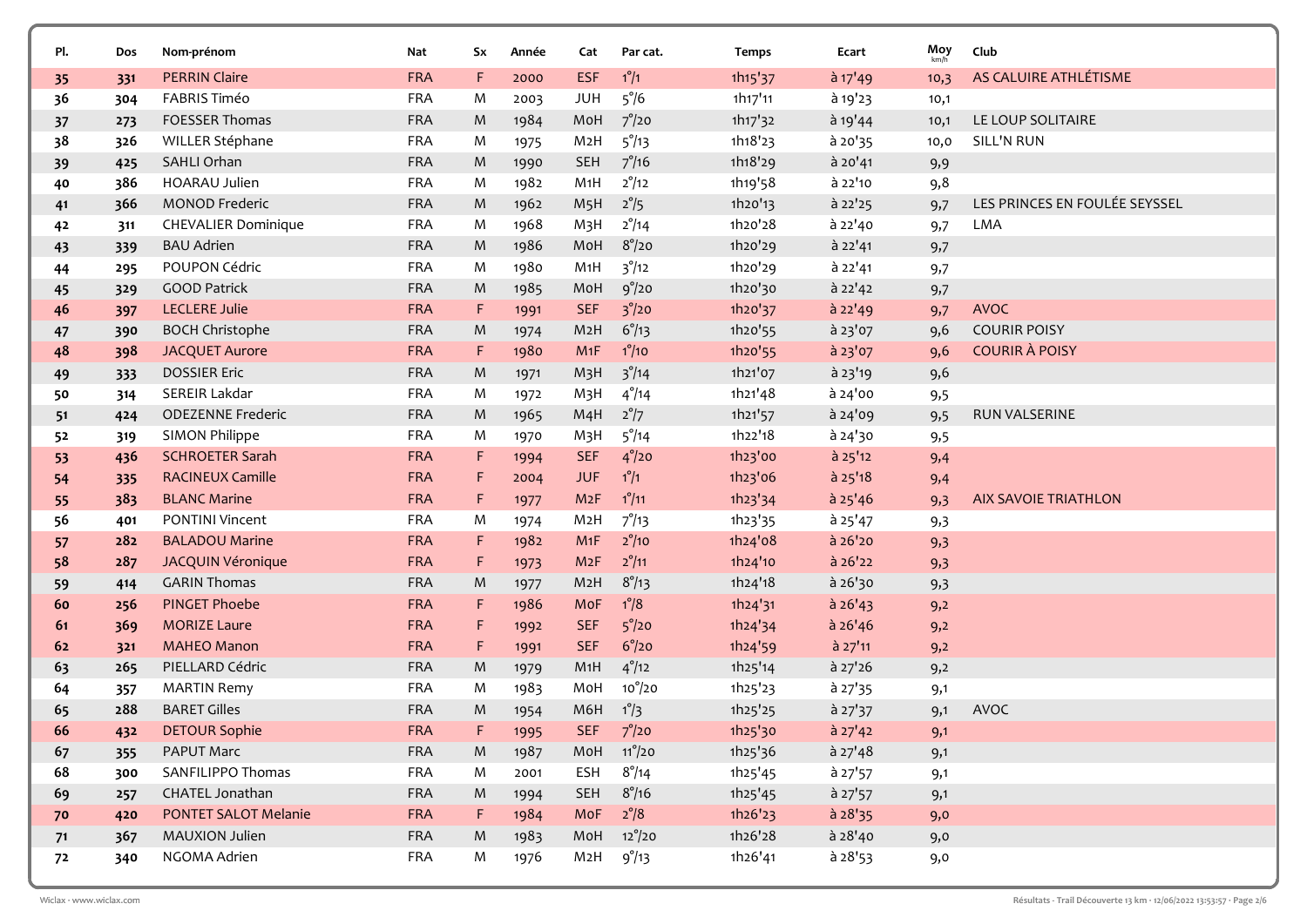| Pl. | Dos | Nom-prénom                        | Nat        | Sx | Année | Cat              | Par cat.         | Temps   | Ecart           | Moy | Club                     |
|-----|-----|-----------------------------------|------------|----|-------|------------------|------------------|---------|-----------------|-----|--------------------------|
| 73  | 328 | <b>CHARVIER Laurent</b>           | <b>FRA</b> | M  | 1976  | M <sub>2</sub> H | $10^{9}/13$      | 1h26'42 | à 28'54         | 9,0 |                          |
| 74  | 281 | <b>GUZMAN Patricia</b>            | <b>FRA</b> | F. | 1975  | M2F              | $3^{\circ}/11$   | 1h26'49 | à 29'01         | 9,0 | <b>ALBANAIS ATHLÉ</b>    |
| 75  | 379 | <b>CAUCAL Edith</b>               | <b>FRA</b> | F  | 1982  | M1F              | $3^{\circ}/10$   | 1h26'56 | à 29'08         | 9,0 |                          |
| 76  | 346 | <b>GAY Manon</b>                  | <b>FRA</b> | F. | 1991  | <b>SEF</b>       | $8^{\circ}/20$   | 1h27'05 | à 29'17         | 9,0 |                          |
| 77  | 316 | <b>BROUILLET Guillaume</b>        | <b>FRA</b> | M  | 1986  | MoH              | $13^{\circ}/20$  | 1h27'13 | à 29'25         | 8,9 |                          |
| 78  | 381 | <b>BOLMONT Marjorie</b>           | <b>FRA</b> | F. | 1990  | <b>SEF</b>       | 9°/20            | 1h27'29 | à 29'41         | 8,9 |                          |
| 79  | 418 | <b>BON-MARDION Sebastien</b>      | <b>FRA</b> | M  | 1972  | M <sub>3</sub> H | $6^{\circ}/14$   | 1h27'30 | $a$ 29'42       | 8,9 | <b>TEAM DAPHNE</b>       |
| 80  | 262 | <b>DEHOVE Thibaut</b>             | <b>FRA</b> | M  | 1986  | MoH              | $14^{\circ}/20$  | 1h27'31 | à 29'43         | 8,9 |                          |
| 81  | 274 | <b>GENOUX Olivier</b>             | <b>FRA</b> | M  | 1974  | M <sub>2</sub> H | $11^{\circ}/13$  | 1h27'34 | à 29'46         | 8,9 |                          |
| 82  | 305 | <b>GRISEY Gilles</b>              | <b>FRA</b> | M  | 1979  | M1H              | $5^{\circ}/12$   | 1h27'37 | à 29'49         | 8,9 |                          |
| 83  | 422 | <b>CHARBONNIER-MOUNIER Laurie</b> | <b>FRA</b> | F. | 1987  | MoF              | $3^{\circ}/8$    | 1h27'45 | à 29'57         | 8,9 |                          |
| 84  | 416 | <b>CONTAT Marine</b>              | <b>FRA</b> | F  | 1991  | <b>SEF</b>       | $10^{\circ}/20$  | 1h27'52 | à 30'04         | 8,9 | TEAM TRAIL AIX LES BAINS |
| 85  | 266 | <b>DENIGER Delphine</b>           | <b>FRA</b> | F. | 1986  | MoF              | $4^{\degree}/8$  | 1h27'57 | à 30'09         | 8,9 |                          |
| 86  | 306 | <b>TISSOT Nino</b>                | <b>FRA</b> | M  | 2000  | <b>ESH</b>       | 9°/14            | 1h28'27 | à 30'39         | 8,8 |                          |
| 87  | 439 | MIETTE Diego                      | <b>FRA</b> | M  | 1988  | <b>SEH</b>       | 9°/16            | 1h29'01 | $a$ 31'13       | 8,8 |                          |
| 88  | 443 | <b>ASHTON Melanie</b>             | <b>GBR</b> | F. | 1966  | M4F              | $1^{\circ}/3$    | 1h29'09 | à 31'21         | 8,8 |                          |
| 89  | 421 | <b>CANTAN Marjolaine</b>          | <b>FRA</b> | F  | 1967  | M4F              | $2^{\circ}/3$    | 1h29'12 | à 31'24         | 8,7 |                          |
| 90  | 350 | <b>BLANDINO Stéphanie</b>         | <b>FRA</b> | F. | 1982  | M1F              | $4^{\degree}/10$ | 1h29'37 | à 31'49         | 8,7 |                          |
| 91  | 258 | <b>BALDUS Lionel</b>              | <b>FRA</b> | M  | 1969  | M <sub>3</sub> H | $7^{\circ}/14$   | 1h29'43 | $\hat{a}$ 31'55 | 8,7 |                          |
| 92  | 337 | <b>MIECH Tristan</b>              | <b>FRA</b> | M  | 1988  | <b>SEH</b>       | $10^{\circ}/16$  | 1h29'46 | $a$ 31'58       | 8,7 |                          |
| 93  | 296 | <b>BURNAT Georges</b>             | <b>FRA</b> | M  | 1949  | M <sub>7</sub> H | $1^{\circ}/3$    | 1h30'03 | à 32'15         | 8,7 |                          |
| 94  | 411 | <b>BOUNOUA Mehdi</b>              | <b>FRA</b> | M  | 1988  | <b>SEH</b>       | $11^{\circ}/16$  | 1h30'10 | à 32'22         | 8,7 |                          |
| 95  | 299 | <b>MICHELET Thomas</b>            | <b>FRA</b> | M  | 2001  | <b>ESH</b>       | $10^{o}/14$      | 1h30'19 | à 32'31         | 8,6 |                          |
| 96  | 407 | <b>NAEGELEN Héloïse</b>           | <b>FRA</b> | F. | 1982  | M1F              | $5^{\degree}/10$ | 1h30'23 | à 32'35         | 8,6 |                          |
| 97  | 280 | <b>BRACHE Patrick</b>             | <b>FRA</b> | M  | 1958  | M <sub>5</sub> H | $3^{\degree}/5$  | 1h30'25 | à 32'37         | 8,6 |                          |
| 98  | 330 | DOBERVA Laurent                   | <b>FRA</b> | M  | 1966  | M <sub>4</sub> H | $3^{\circ}/7$    | 1h30'28 | à 32'40         | 8,6 |                          |
| 99  | 382 | <b>JAY Damien</b>                 | <b>FRA</b> | M  | 1982  | M <sub>1</sub> H | $6^{\circ}/12$   | 1h30'41 | à 32'53         | 8,6 | <b>ALBANAIS ATHLE</b>    |
| 100 | 324 | <b>EVRARD Julien</b>              | <b>FRA</b> | M  | 1981  | M <sub>1</sub> H | $7^{\circ}/12$   | 1h30'58 | à 33'10         | 8,6 | LES AMIS DU BOUK         |
| 101 | 352 | <b>MONTARU Estibaliz</b>          | <b>FRA</b> | F. | 1978  | M1F              | $6^{\circ}/10$   | 1h31'06 | $a$ 33'18       | 8,6 | <b>ASPTT ANNECY</b>      |
| 102 | 431 | <b>BOCQUET Julien</b>             | <b>FRA</b> | M  | 1998  | <b>SEH</b>       | $12^{\circ}/16$  | 1h31'15 | $a$ 33'27       | 8,6 |                          |
| 103 | 426 | <b>BETEMPS Samuel</b>             | <b>FRA</b> | M  | 1980  | M1H              | $8^{\circ}/12$   | 1h31'35 | $a$ 33'47       | 8,5 |                          |
| 104 | 252 | POUILLE Fabrice                   | FRA        | M  | 1979  | M1H              | $9^\circ/12$     | 1h31'39 | à 33'51         | 8,5 |                          |
| 105 | 428 | POLENI Jerome                     | <b>FRA</b> | M  | 1980  | M1H              | $10^{\circ}/12$  | 1h32'08 | à 34'20         | 8,5 |                          |
| 106 | 283 | <b>COINTEPAS Sarah</b>            | <b>FRA</b> | F. | 1983  | MoF              | $5^{\circ}/8$    | 1h32'31 | $a$ 34'43       | 8,4 | <b>UMANI</b>             |
| 107 | 438 | <b>FOURNIER Blandine</b>          | <b>FRA</b> | F. | 1982  | M1F              | $7^\circ/10$     | 1h32'43 | $a$ 34'55       | 8,4 | ASA                      |
| 108 | 261 | SIGONNEAU Pascal                  | <b>FRA</b> | M  | 1972  | M3H              | $8^{\circ}/14$   | 1h32'47 | à 34'59         | 8,4 |                          |
| 109 | 271 | <b>BLANCHET Eric</b>              | <b>FRA</b> | M  | 1959  | M <sub>5</sub> H | $4^{\circ}/5$    | 1h32'49 | à 35'01         | 8,4 |                          |
| 110 | 263 | LE ROY Amélie                     | <b>FRA</b> | F. | 1976  | M2F              | $4^{\circ}/11$   | 1h33'19 | $a$ 35'31       | 8,4 |                          |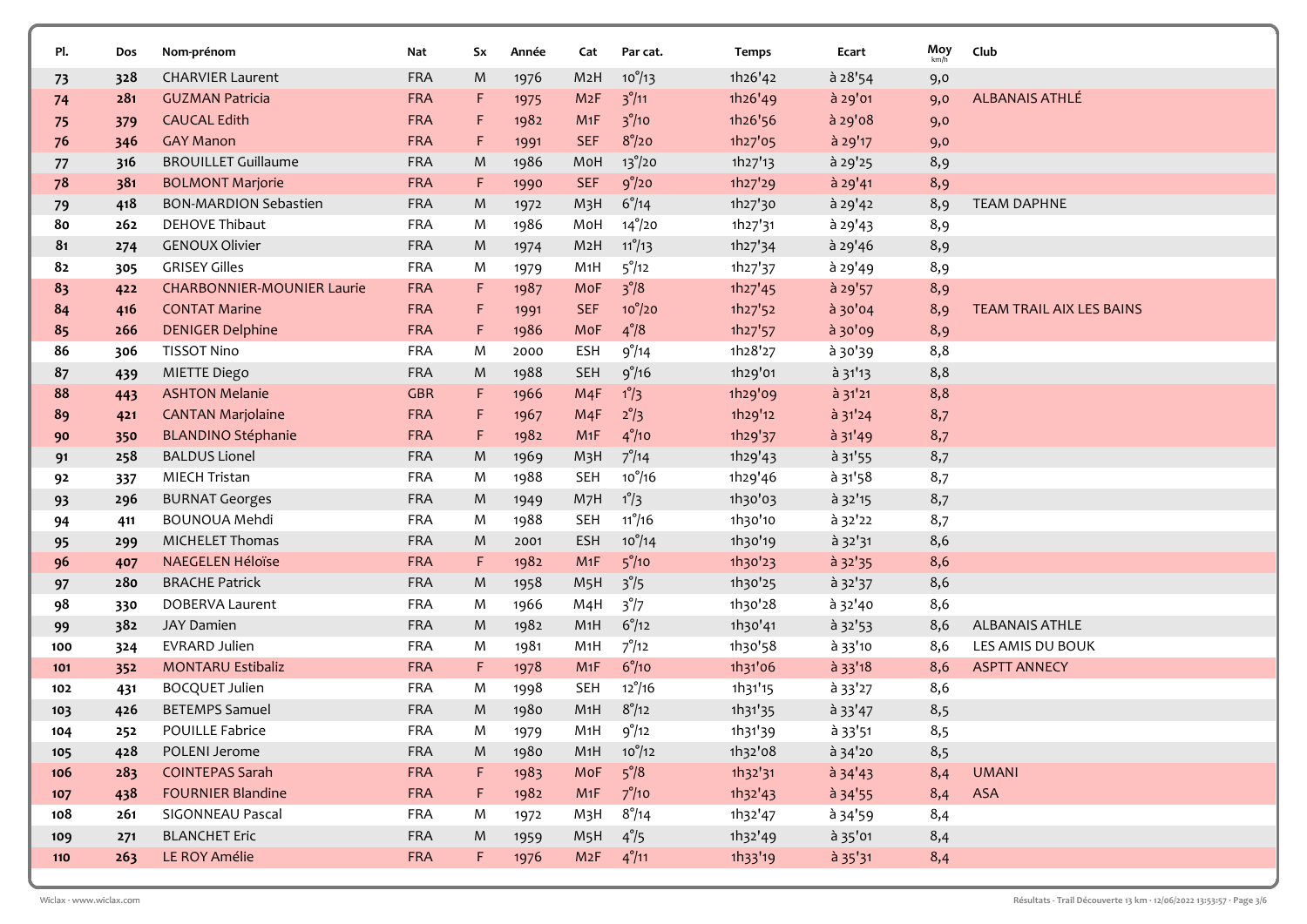| PI.   | Dos | Nom-prénom                             | Nat                      | Sx      | Année | Cat              | Par cat.        | Temps   | Ecart        | Moy<br>km/h | Club                        |
|-------|-----|----------------------------------------|--------------------------|---------|-------|------------------|-----------------|---------|--------------|-------------|-----------------------------|
| 111   | 364 | PROVENT Cedric                         | <b>FRA</b>               | M       | 1987  | MoH              | $15^{\circ}/20$ | 1h33'21 | $a$ 35 $'33$ | 8,4         |                             |
| 112   | 378 | <b>CARRIER Orianna</b>                 | <b>FRA</b>               | F.      | 1982  | M1F              | $8^\circ/10$    | 1h33'32 | $a$ 35'44    | 8,3         |                             |
| 113   | 323 | <b>NICOT Maria</b>                     | <b>FRA</b>               | F       | 1993  | <b>SEF</b>       | $11^{\circ}/20$ | 1h33'34 | $a$ 35'46    | 8,3         | <b>ALBANAIS ATHLE</b>       |
| 114   | 332 | <b>ROUDIER Marc</b>                    | <b>FRA</b>               | M       | 1972  | M <sub>3</sub> H | $9^\circ/14$    | 1h34'22 | à 36'34      | 8,3         |                             |
| 115   | 373 | NGUYEN VAN Cyrille                     | <b>FRA</b>               | M       | 1974  | M <sub>2</sub> H | $12^{\circ}/13$ | 1h35'07 | à 37'19      | 8,2         |                             |
| 116   | 430 | CHAPELIER Jean Noël                    | <b>FRA</b>               | M       | 1984  | MoH              | $16^{\circ}/20$ | 1h35'25 | à 37'37      | 8,2         |                             |
| 117   | 294 | <b>BROUILLET Olivier</b>               | <b>FRA</b>               | M       | 1988  | <b>SEH</b>       | $13^{\circ}/16$ | 1h35'26 | $a$ 37'38    | 8,2         |                             |
| 118   | 363 | <b>BRAHIC Philippe</b>                 | <b>FRA</b>               | M       | 1966  | M4H              | $4^{\circ}/7$   | 1h35'35 | à 37'47      | 8,2         |                             |
| 119   | 400 | <b>MORAND Thomas</b>                   | <b>FRA</b>               | M       | 1991  | <b>SEH</b>       | $14^{\circ}/16$ | 1h35'43 | à 37'55      | 8,2         |                             |
| 120   | 292 | <b>CARLES-SALMON Nicolas</b>           | <b>FRA</b>               | M       | 1969  | M <sub>3</sub> H | $10^{o}/14$     | 1h36'11 | à 38'23      | 8,1         | ALBENS CLUB PEDESTRE        |
| 121   | 317 | VANDERMOERE Thierry                    | <b>FRA</b>               | M       | 1981  | M1H              | $11^{\circ}/12$ | 1h36'17 | à 38'29      | 8,1         |                             |
| 122   | 318 | <b>CHARLES Flavien</b>                 | <b>FRA</b>               | M       | 1985  | MoH              | $17^{\circ}/20$ | 1h36'32 | $a$ 38'44    | 8,1         |                             |
| 123   | 406 | <b>DUBY Michel</b>                     | <b>FRA</b>               | M       | 1952  | M7H              | $2^{\circ}/3$   | 1h36'42 | $a$ 38'54    | 8,1         | SPAC                        |
| 124   | 312 | <b>MELLIER Jean Yves</b>               | <b>FRA</b>               | M       | 1965  | M <sub>4</sub> H | 5°/7            | 1h38'19 | à 40'31      | 7,9         |                             |
| 125   | 419 | <b>FRAINAIS Eliot</b>                  | <b>FRA</b>               | M       | 2000  | <b>ESH</b>       | $11^{\circ}/14$ | 1h38'39 | à 40'51      | 7,9         |                             |
| 126   | 372 | PRATS Frédéric                         | <b>FRA</b>               | M       | 1968  | M <sub>3</sub> H | $11^{\circ}/14$ | 1h38'45 | à 40'57      | 7,9         |                             |
| $127$ | 384 | <b>RIMET Delphine</b>                  | <b>FRA</b>               | F       | 1976  | M2F              | $5^{\circ}/11$  | 1h38'51 | à 41'03      | 7,9         | <b>AIX SAVOIE TRIATHLON</b> |
| 128   | 347 | <b>MAJORAL Coraline</b>                | <b>FRA</b>               | F       | 1987  | MoF              | $6^{\circ}/8$   | 1h39'02 | $a$ 41'14    | 7,9         | ANNECY RUNNING CLUB (ARC)   |
| 129   | 412 | <b>LEROUDIER Viviane</b>               | <b>FRA</b>               | F.      | 1974  | M2F              | $6^{\circ}/11$  | 1h39'14 | à 41'26      | 7,9         | <b>ALBANAIS ATHLE</b>       |
| 130   | 358 | <b>BARRUCAN Denis</b>                  | <b>FRA</b>               | M       | 1957  | M6H              | $2^{\circ}/3$   | 1h39'20 | à 41'32      | 7,9         |                             |
| 131   | 290 | <b>DUMAX Agnès</b>                     | <b>FRA</b>               | F.      | 1969  | M <sub>3</sub> F | $2^{\circ}/2$   | 1h39'35 | $a$ 41'47    | 7,8         | <b>ALBANAIS ATHLE</b>       |
| 132   | 354 | <b>GENTELET Kevin</b>                  | <b>FRA</b>               | M       | 1987  | MoH              | $18^{\circ}/20$ | 1h39'59 | à 42'11      | 7,8         |                             |
| 133   | 308 | <b>TOUTAIN Basile</b>                  | <b>FRA</b>               | M       | 2002  | <b>ESH</b>       | $12^{\circ}/14$ | 1h40'19 | à 42'31      | 7,8         |                             |
| 134   | 387 | <b>VANDEVILLE Clémentine</b>           | <b>FRA</b>               | F.      | 1990  | <b>SEF</b>       | $12^{\circ}/20$ | 1h40'23 | $a$ 42'35    | 7,8         |                             |
| 135   | 394 | <b>POULIQUEN Lise</b>                  | <b>FRA</b>               | F.      | 1979  | M <sub>1</sub> F | 9°/10           | 1h40'47 | $a$ 42'59    | 7,7         |                             |
| 136   | 356 | <b>FILLION-ROBIN Alice</b>             | <b>FRA</b>               | F       | 1996  | <b>SEF</b>       | $13^{\circ}/20$ | 1h40'48 | $a$ 43'00    | 7,7         | <b>COURIR À POISY</b>       |
| 137   | 365 | <b>CHAMPETIER Laurent</b>              | <b>FRA</b>               | M       | 1981  | M1H              | $12^{\circ}/12$ | 1h41'30 | $a^{43'42}$  | 7,7         |                             |
| 138   | 389 | <b>GAUTRON Paola</b>                   | <b>FRA</b>               | F.      | 1977  | M2F              | $7^{\circ}/11$  | 1h41'45 | $a$ 43'57    | 7,7         |                             |
| 139   | 345 | <b>GRILLET Nastasja</b>                | <b>FRA</b>               | F.      | 1993  | <b>SEF</b>       | $14^{\circ}/20$ | 1h42'12 | $a$ 44'24    | 7,6         |                             |
| 140   | 291 | DUMAX Christophe                       | <b>FRA</b>               | M       | 1966  | M4H              | $6^{\circ}/7$   | 1h42'57 | à 45'09      | 7,6         | <b>ALBANAIS ATHLE</b>       |
| 141   | 260 | <b>SIGONNEAU Carole</b>                | <b>FRA</b>               | F.      | 1973  | M2F              | $8^{\circ}/11$  | 1h43'40 | à 45'52      | 7,5         |                             |
| 142   | 344 | KOUNTHAPANYA Paul                      | FRA                      | M       | 1986  |                  | MoH 19°/20      | 1h43'58 | à 46'10      | 7,5         |                             |
| 143   | 362 | <b>CHRISTOLLET Sophie</b>              | <b>FRA</b>               | F.      | 1978  | M1F              | $10^{\circ}/10$ | 1h46'33 | $a$ 48'45    | 7,3         |                             |
| 144   | 307 | <b>BELGIOINO Enzo</b>                  | FRA                      | M       | 2021  |                  |                 | 1h46'51 | à 49'03      | 7,3         |                             |
| 145   | 303 | PEREZ William<br><b>BRUNET Mathieu</b> | FRA                      | M       | 2003  | JUH              | $6^{\circ}/6$   | 1h47'19 | à 49'31      | 7,3         |                             |
| 146   | 255 | <b>THUAULT Amandine</b>                | <b>FRA</b><br><b>FRA</b> | M<br>F. | 2000  | ESH<br>MoF       | $13^{\circ}/14$ | 1h47'50 | à 50'02      | 7,2         |                             |
| 147   | 279 | <b>ARQUIZAN Clara</b>                  |                          |         | 1983  |                  | $7^{\circ}/8$   | 1h48'25 | à 50'37      | 7,2         |                             |
| 148   | 375 |                                        | <b>FRA</b>               | F,      | 1993  | <b>SEF</b>       | $15^{\circ}/20$ | 1h48'27 | à 50'39      | 7,2         |                             |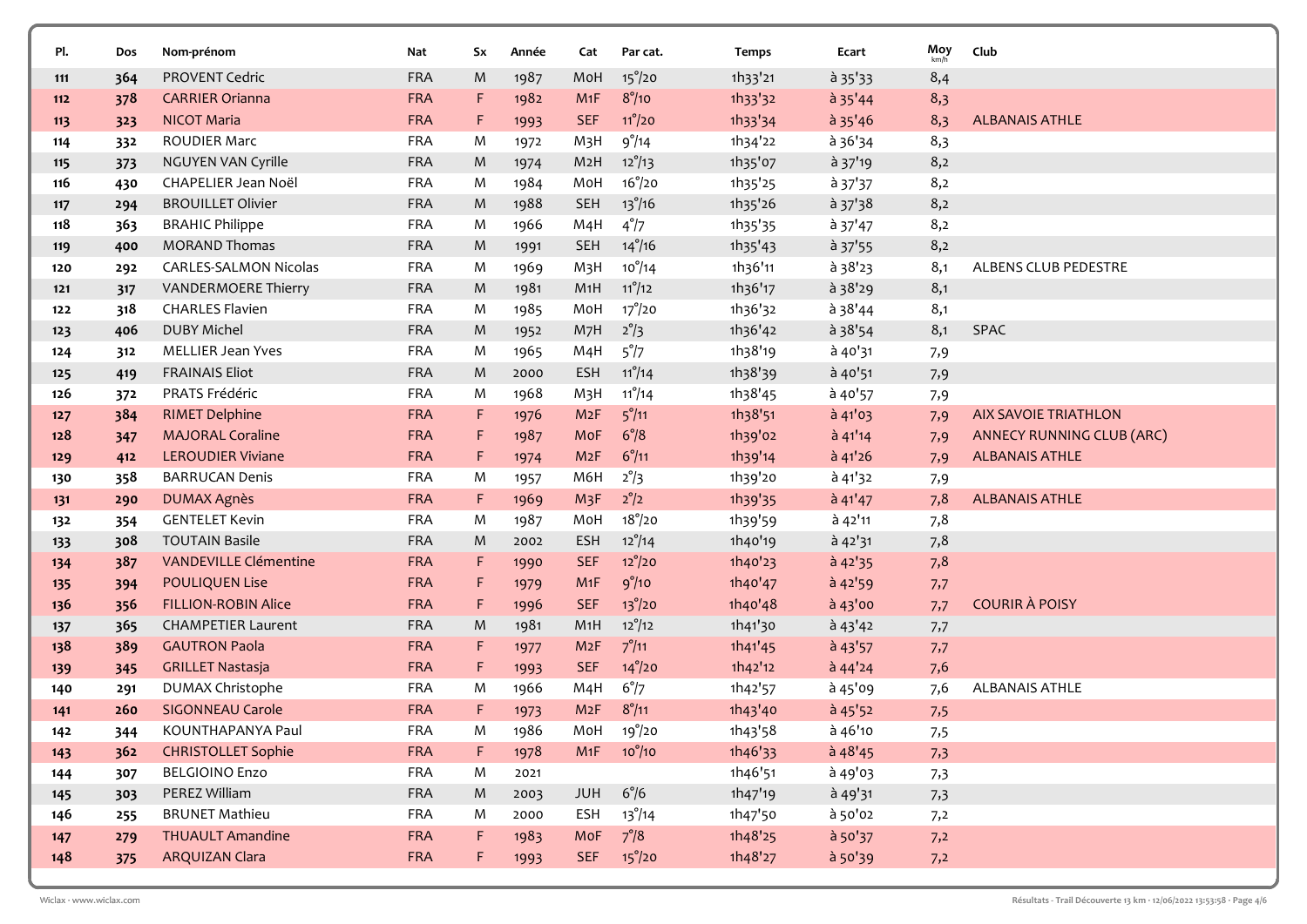| PI.               | Dos | Nom-prénom                    | Nat        | Sx          | Année | Cat              | Par cat.        | Temps                | Ecart     | $Moy$ <sub>km/h</sub> | Club                             |
|-------------------|-----|-------------------------------|------------|-------------|-------|------------------|-----------------|----------------------|-----------|-----------------------|----------------------------------|
| 149               | 376 | <b>LAMBIN Remy</b>            | <b>FRA</b> | M           | 1992  | <b>SEH</b>       | $15^{\circ}/16$ | 1h48'27              | à 50'39   | 7,2                   |                                  |
| 150               | 268 | <b>GROSDIDIER Sabrina</b>     | <b>FRA</b> | F           | 1976  | M2F              | $9^\circ/11$    | 1h48'58              | à 51'10   | 7,2                   | <b>RTR RUMILLY TRAIL RUNNING</b> |
| 151               | 433 | <b>LAVORATA Lucie</b>         | <b>FRA</b> | F           | 1995  | <b>SEF</b>       | $16^{\circ}/20$ | 1h49'10              | à 51'22   | 7,2                   |                                  |
| 152               | 417 | <b>DEREY Oceane</b>           | <b>FRA</b> | F           | 1993  | <b>SEF</b>       | $17^\circ/20$   | 1h49'29              | à 51'41   | 7,1                   |                                  |
| 153               | 293 | DUSSOLLIET-BERTHOD René       | <b>FRA</b> | M           | 1948  | M7H              | $3^{\circ}/3$   | 1h49'30              | $a$ 51'42 | 7,1                   | LA MASSINGIENNE                  |
| 154               | 276 | PETERS David                  | <b>FRA</b> | M           | 1991  | <b>SEH</b>       | $16^{\circ}/16$ | 1h50'04              | à 52'16   | 7,1                   |                                  |
| 155               | 277 | <b>GUERRAZ Lydie</b>          | <b>FRA</b> | F           | 1997  | <b>SEF</b>       | $18^{\circ}/20$ | 1h50'04              | à 52'16   | 7,1                   |                                  |
| 156               | 388 | <b>BOTTALICO Julien</b>       | <b>FRA</b> | M           | 1973  | M2H              | $13^{\circ}/13$ | 1h51'04              | à 53'16   | 7,0                   |                                  |
| 157               | 320 | <b>BELFILS Daphnee</b>        | <b>FRA</b> | F           | 1991  | <b>SEF</b>       | 19°/20          | 1h53'09              | à 55'21   | 6,9                   |                                  |
| 158               | 254 | <b>GAMAIN Frederic</b>        | <b>FRA</b> | M           | 1964  | M4H              | $7^{\circ}/7$   | 1h53'23              | à 55'35   | 6,9                   |                                  |
| 159               | 327 | <b>ONDET Sebastien</b>        | <b>FRA</b> | M           | 1984  | MoH              | $20^{\circ}/20$ | 1h53'52              | à 56'04   | 6,9                   |                                  |
| 160               | 423 | <b>LABARRE Gilles</b>         | <b>FRA</b> | M           | 1962  | M <sub>5</sub> H | $5^{\circ}/5$   | 1h54'15              | à 56'27   | 6,8                   |                                  |
| 161               | 251 | VISOT Solène                  | <b>FRA</b> | $\mathsf F$ | 1989  | <b>SEF</b>       | $20^{\circ}/20$ | 1h54'29              | $a$ 56'41 | 6,8                   | <b>COURIR PAR NATURE</b>         |
| 162               | 284 | <b>MONTEIL Stephane</b>       | <b>FRA</b> | M           | 1969  | M <sub>3</sub> H | $12^{\circ}/14$ | 1h55'09              | à 57'21   | 6,8                   |                                  |
| 163               | 259 | <b>MENGUY Benoit</b>          | <b>FRA</b> | M           | 1969  | M <sub>3</sub> H | $13^{\circ}/14$ | 1h55'50              | à 58'02   | 6,7                   |                                  |
| 164               | 435 | <b>CORBOZ Daniel</b>          | <b>FRA</b> | M           | 1956  | M6H              | $3^{\circ}/3$   | 1h56'46              | à 58'58   | 6,7                   | SEPASIMPOSSIBLE                  |
| 165               | 410 | <b>NERON Marin</b>            | <b>FRA</b> | M           | 2002  | <b>ESH</b>       | $14^{\circ}/14$ | 1h57'29              | à 59'41   | 6,6                   |                                  |
| 166               | 325 | <b>BARA Cecile</b>            | <b>FRA</b> | F           | 1975  | M2F              | $10^{\circ}/11$ | 1h <sub>57</sub> '35 | à 59'47   | 6,6                   |                                  |
| 167               | 310 | <b>MAGUET Anne</b>            | <b>FRA</b> | F           | 1975  | M2F              | $11^{\circ}/11$ | 1h57'43              | à 59'55   | 6,6                   | ALBANAIS ATHLÉ                   |
| 168               | 408 | <b>NDJIKE Nora</b>            | <b>FRA</b> | F.          | 1983  | MoF              | $8^{\circ}/8$   | 2h03'57              | à 1h06'09 | 6,3                   | POP CORN                         |
| 169               | 368 | RAYMOND Cyrille               | <b>FRA</b> | M           | 1969  | M <sub>3</sub> H | $14^{\circ}/14$ | 2h05'33              | à 1ho7'45 | 6,2                   |                                  |
| 170               | 377 | <b>BESSON Marie-Françoise</b> | <b>FRA</b> | F           | 1961  | M <sub>5</sub> F | $1^{\circ}/1$   | 2ho8'07              | à 1h10'19 | 6,1                   | <b>ALBANAIS ATHLE</b>            |
| 171               | 359 | ALDA Michèle                  | <b>FRA</b> | F           | 1957  | M6F              | $1^{\circ}/1$   | 2h12'22              | à 1h14'34 | 5,9                   | <b>LRDC</b>                      |
| 172               | 285 | <b>VOISEY Véronique</b>       | <b>FRA</b> | F           | 1965  | M4F              | $3^{\circ}/3$   | 2h19'49              | à 1h22'01 | 5,6                   |                                  |
| 173               | 399 | ROCHAT Michel                 | <b>FRA</b> | M           | 1947  | M8H              | $1^{\circ}/1$   | 2h19'50              | à 1h22'02 | 5,6                   |                                  |
| Non partants (20) |     |                               |            |             |       |                  |                 |                      |           |                       |                                  |
|                   | 427 | <b>BUCHER Max</b>             | <b>FRA</b> | M           | 2004  | <b>JUH</b>       |                 |                      |           |                       |                                  |
|                   | 429 | <b>BRAVARD Clement</b>        | FRA        | M           | 1986  | MoH              |                 |                      |           |                       |                                  |
|                   | 403 | <b>PERRET Beatrice</b>        | <b>FRA</b> | F           | 1972  | M3F              |                 |                      |           |                       |                                  |
|                   | 402 | FORTAILLIER Jean              | <b>FRA</b> | M           | 1989  | <b>SEH</b>       |                 |                      |           |                       |                                  |
|                   | 393 | <b>BERGERET Adrien</b>        | FRA        | M           | 1998  | <b>SEH</b>       |                 |                      |           |                       | TRIMAY                           |
|                   | 380 | MARTEAU Maëlle                | FRA        | F           | 1996  | <b>SEF</b>       |                 |                      |           |                       |                                  |
|                   | 370 | LUTZKANOFF Rodolphe           | <b>FRA</b> | M           | 1971  | M3H              |                 |                      |           |                       | SALÈVE TRAIL                     |
|                   | 351 | <b>BATHILY Bocar</b>          | <b>FRA</b> | M           | 1989  | SEH              |                 |                      |           |                       |                                  |
|                   | 338 | <b>SCUILLER Anthony</b>       | <b>FRA</b> | M           | 1975  | M <sub>2</sub> H |                 |                      |           |                       |                                  |
|                   | 301 | <b>BIBET Clement</b>          | FRA        | M           | 1990  | SEH              |                 |                      |           |                       |                                  |
|                   | 315 | WOHLBANG Bernard              | <b>FRA</b> | M           | 1966  | M4H              |                 |                      |           |                       | <b>FREE RUNNER</b>               |
|                   | 313 | <b>BETEND Laëtitia</b>        | <b>FRA</b> | F.          | 1980  | M1F              |                 |                      |           |                       | SEPAS IMPOSSIBLE                 |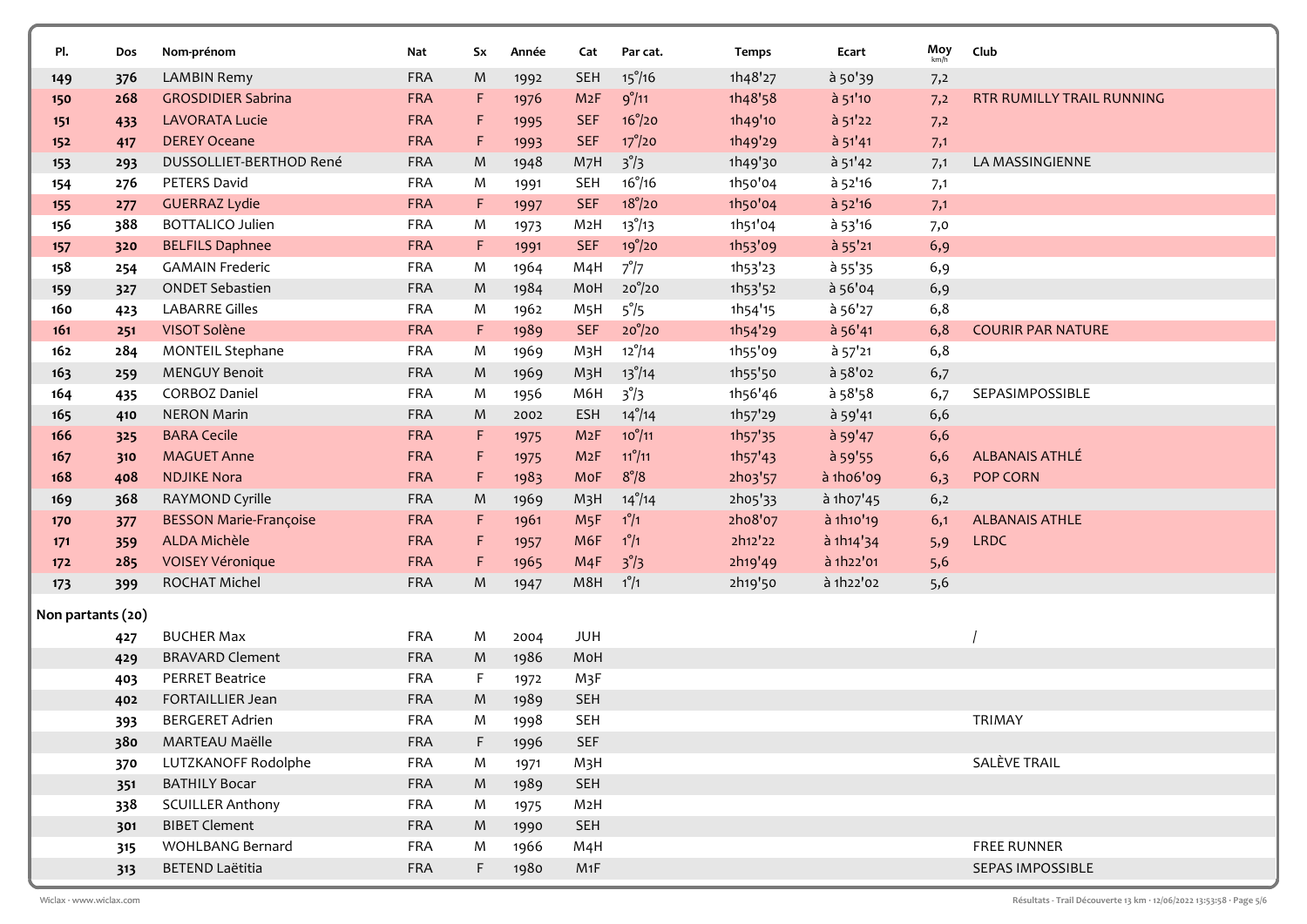| PI. | Dos | Nom-prénom                | Nat        | Sx | Année | Cat        | Par cat. | Temps | Ecart | Moy<br>km/l | Club                 |
|-----|-----|---------------------------|------------|----|-------|------------|----------|-------|-------|-------------|----------------------|
|     | 297 | ROSSETTO-GIACCHERINO Jade | <b>FRA</b> | F. | 2002  | <b>ESF</b> |          |       |       |             |                      |
|     | 289 | <b>CHARRET Pascal</b>     | <b>FRA</b> | M  | 1964  | M4H        |          |       |       |             | <b>ACP ENTRELACS</b> |
|     | 286 | <b>GONON Jean-Michel</b>  | <b>FRA</b> | M  | 1974  | M2H        |          |       |       |             |                      |
|     | 278 | RAYÉ Arnauld              | <b>FRA</b> | M  | 1974  | M2H        |          |       |       |             |                      |
|     | 275 | DAGAND Michel             | <b>FRA</b> | M  | 1954  | M6H        |          |       |       |             | ALBANAIS ATHLÉ       |
|     | 267 | <b>FREMAUX Benoit</b>     | <b>FRA</b> | M  | 1988  | <b>SEH</b> |          |       |       |             |                      |
|     | 264 | SAUVAGNAC Olivier         | <b>FRA</b> | M  | 1973  | M2H        |          |       |       |             |                      |
|     | 253 | <b>PLATEY Guillaume</b>   | <b>FRA</b> | M  | 1983  | MoH        |          |       |       |             | LYCÉE MONGE          |

Partants : 173 | Classés : 173 | Non partants : 20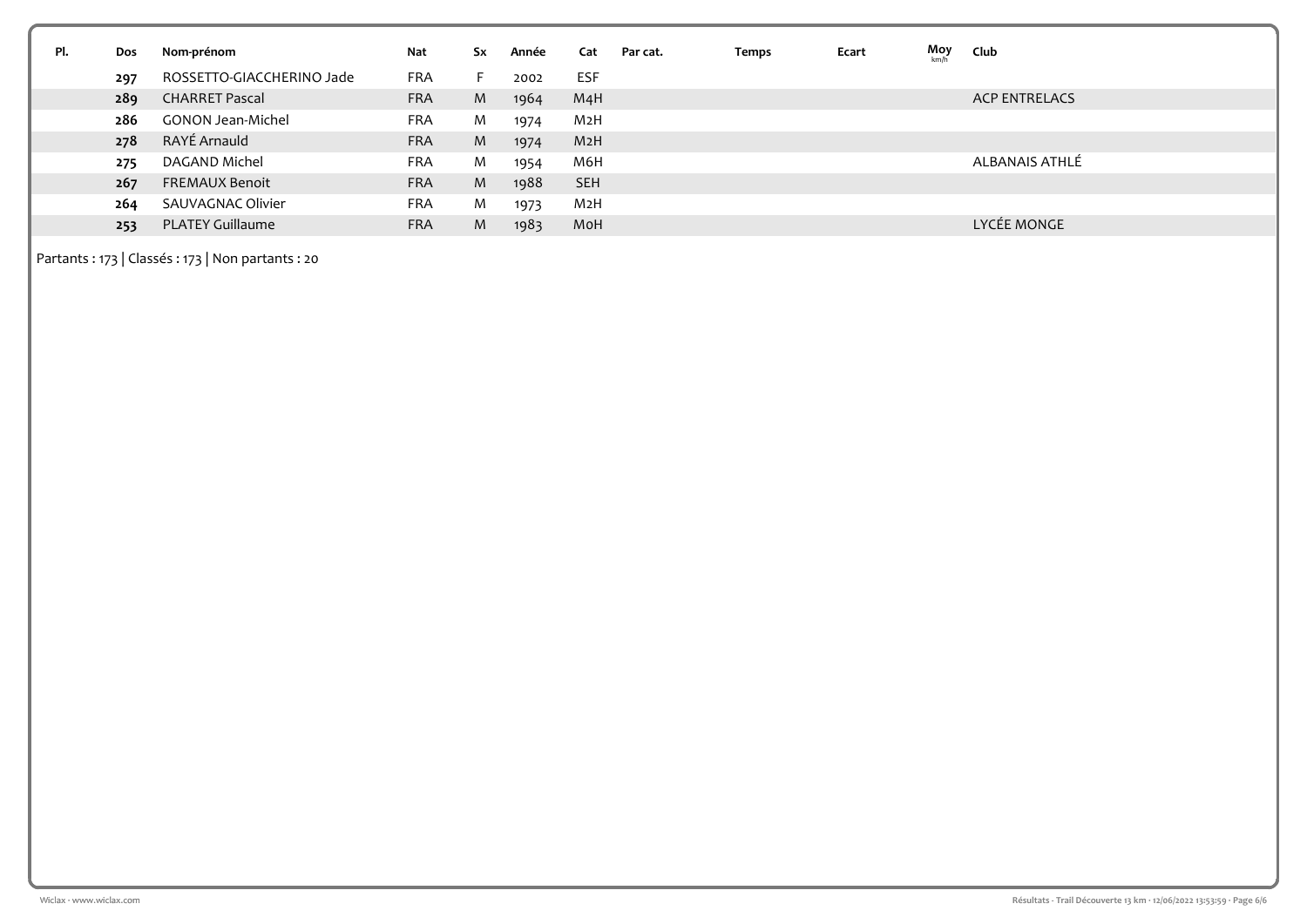## Cusy Hard 2022

L-Chrono · dimanche 12 juin 2022

### Résultats - Course Nature 7 km · 2 pages



|                         |            |                                                 |                          |        |              |                          |                                  |                |                          | Moy          |                             |
|-------------------------|------------|-------------------------------------------------|--------------------------|--------|--------------|--------------------------|----------------------------------|----------------|--------------------------|--------------|-----------------------------|
| Pl.                     | Dos        | Nom-prénom                                      | Nat                      | Sx     | Année        | Cat                      | Par cat.                         | Temps          | Ecart                    | km/h         | Club                        |
| $\mathbf{1}$            | 560        | SAVOYEN Romain                                  | <b>FRA</b>               | M      | 1986         | MoH                      | $1^{\circ}/5$                    | 29'17          | $\overline{\phantom{a}}$ | 14,3         |                             |
| $\overline{\mathbf{2}}$ | 537        | <b>BECHET Clément</b><br><b>MERGEY Nicolas</b>  | <b>FRA</b><br><b>FRA</b> | M<br>M | 1996         | <b>SEH</b>               | $1^{\circ}/13$                   | 29'26          | à o'og                   | 14,3         |                             |
| 3<br>4                  | 565<br>586 | <b>MARCELLIN Romain</b>                         | FRA                      | M      | 1994<br>1992 | <b>SEH</b><br><b>SEH</b> | $2^{\circ}/13$<br>$3^{\circ}/13$ | 30'12<br>30'12 | $a$ o'55<br>à 0'55       | 13,9         |                             |
| 5                       | 570        | <b>DUSANTER Ilan</b>                            | <b>FRA</b>               | M      | 2005         | CAH                      | $1^{\circ}/11$                   | 32'09          | à 2'52                   | 13,9<br>13,1 | <b>COURIR A POISY</b>       |
| 6                       | 550        | <b>AVRILLON Hugo</b>                            | <b>FRA</b>               | M      | 2004         | <b>JUH</b>               | $1^{\circ}/2$                    | 32'28          | à 3'11                   | 12,9         | <b>ESPERANCE FAVERGES</b>   |
| $\overline{7}$          | 585        | <b>FORTE Matheo</b>                             | <b>FRA</b>               | M      | 2005         | CAH                      | $2^{\circ}/11$                   | 32'30          | $a$ 3'13                 | 12,9         |                             |
| 8                       | 571        | <b>DUSANTER Frederic</b>                        | <b>FRA</b>               | M      | 1973         | M <sub>2</sub> H         | $1^{\circ}/4$                    | 32'40          | à 3'23                   | 12,9         | <b>COURIR A POISY</b>       |
| 9                       | 575        | CATAZZO Anthony                                 | <b>FRA</b>               | M      | 1998         | <b>SEH</b>               | $4^{\circ}/13$                   | 32'46          | $a_{3'29}$               | 12,8         |                             |
| 10                      | 525        | <b>SEREIR Tariq</b>                             | <b>FRA</b>               | M      | 2001         | <b>ESH</b>               | $1^{\circ}/1$                    | 32'50          | $a_{3'33}$               | 12,8         |                             |
| 11                      | 549        | <b>GINET Thierry</b>                            | <b>FRA</b>               | M      | 1975         | M <sub>2</sub> H         | $2^\circ/4$                      | 33'43          | $a$ 4'26                 | 12,5         |                             |
| 12                      | 535        | <b>HOURS Bérengère</b>                          | <b>FRA</b>               | F      | 1996         | <b>SEF</b>               | $1^{\circ}/13$                   | 34'02          | $a$ 4'45                 | 12,3         | AS AIX LES BAINS            |
| 13                      | 563        | TRECOURT Yann                                   | <b>FRA</b>               | M      | 2005         | CAH                      | 3 <sup>°</sup> /11               | 35'11          | a 5'54                   | 11,9         |                             |
| 14                      | 39         | <b>BEAUDLET Thomas</b>                          | FRA                      | M      | 1998         | SEH                      | 5°/13                            | 35'19          | à 6'02                   | 11,9         |                             |
| 15                      | 536        | <b>VIANT Matthieu</b>                           | <b>FRA</b>               | M      | 2005         | CAH                      | $4^{\circ}/11$                   | 35'22          | $a$ 6'05                 | 11,9         |                             |
| 16                      | 512        | RENARD Henri                                    | <b>FRA</b>               | M      | 2005         | CAH                      | $5^{\circ}/11$                   | 35'27          | à 6'10                   | 11,9         |                             |
| 17                      | 540        | <b>VIDALE Tristan</b>                           | <b>FRA</b>               | M      | 1987         | MoH                      | $2^{\circ}/5$                    | 35'43          | $a$ 6'26                 | 11,8         |                             |
| 18                      | 511<br>581 | <b>VINCENT Nicolas</b><br><b>FAIVRE Justin</b>  | <b>FRA</b><br><b>FRA</b> | M<br>M | 1969         | M3H<br><b>SEH</b>        | $1^{\circ}/3$                    | 35'47          | à 6'30                   | 11,7         | <b>ALBANAIS ATHLE</b>       |
| 19<br>20                | 556        | DUJOURDY Sébastien                              | <b>FRA</b>               | M      | 1998<br>1968 | M3H                      | $6^{\circ}/13$<br>$2^\circ/3$    | 36'03<br>36'21 | a 6' 46<br>à 7'04        | 11,7<br>11,6 |                             |
| 21                      | 573        | <b>TOURNIER Julien</b>                          | <b>FRA</b>               | M      | 1981         | M1H                      | $1^{\circ}/3$                    | 37'00          | $a$ 7'43                 | 11,4         |                             |
| 22                      | 568        | CARLIOZ Leo                                     | <b>FRA</b>               | M      | 2005         | CAH                      | $6^{\circ}/11$                   | 37'06          | à 7'49                   | 11,3         | TRAIL PANORAMIC             |
| 23                      | 539        | <b>CORNACHON Benoit</b>                         | <b>FRA</b>               | M      | 1984         | MoH                      | $3^{\circ}/5$                    | 37'46          | à 8'29                   | 11,1         | <b>INFODREAM</b>            |
| 24                      | 502        | <b>BOGALHO Francisco</b>                        | POR                      | M      | 1976         | M2H                      | $3^{\circ}/4$                    | 38'44          | à 9'27                   | 10,8         | RTR - RUMILLY TRAIL RUNNING |
| 25                      | 542        | <b>BEAU Pascal</b>                              | <b>FRA</b>               | M      | 1958         | M <sub>5</sub> H         | $1^\circ/1$                      | 38'56          | à 9'39                   | 10,8         |                             |
| 26                      | 507        | LESIMPLE Nicolas                                | <b>FRA</b>               | M      | 1995         | <b>SEH</b>               | $7^{\circ}/13$                   | 38'59          | à 9'42                   | 10,8         |                             |
| 27                      | 534        | <b>BALLATO Mika</b>                             | <b>FRA</b>               | M      | 2006         | CAH                      | $7^{\circ}/11$                   | 39'03          | à 9'46                   | 10,8         |                             |
| 28                      | 579        | JANER Julien                                    | FRA                      | M      | 1981         | M <sub>1</sub> H         | $2^{\circ}/3$                    | 39'26          | à 10'09                  | 10,7         |                             |
| 29                      | 564        | <b>BERJOAN Philippe</b>                         | <b>FRA</b>               | M      | 1976         | M <sub>2</sub> H         | $4^{\circ}/4$                    | 39'33          | à 10'16                  | 10,6         |                             |
| 30                      | 566        | <b>CARLIOZ Laurent</b>                          | <b>FRA</b>               | M      | 1971         | М3Н                      | $3^{\circ}/3$                    | 40'12          | à 10'55                  | 10,5         | TRAIL PANORAMIC             |
| 31                      | 528        | <b>HAMDI Youssef</b>                            | <b>FRA</b>               | M      | 2005         | CAH                      | $8^{\circ}/11$                   | 40'20          | à 11'03                  | 10,4         |                             |
| 32                      | 515        | <b>ALLAIRE Clara</b><br><b>SEGAY Lucile</b>     | <b>FRA</b><br><b>FRA</b> | F<br>F | 2005         | CAF<br>CAF               | $1^{\circ}/3$                    | 40'45          | à 11'28                  | 10,3         |                             |
| 33<br>34                | 516<br>555 | MONACO Loïc                                     | <b>FRA</b>               | M      | 2005<br>2006 | CAH                      | $2^{\circ}/3$<br>9°/11           | 41'27<br>41'29 | $a$ 12'10<br>à 12'12     | 10,1<br>10,1 |                             |
| 35                      | 504        | <b>CHRISTOLLET Rémi</b>                         | <b>FRA</b>               | M      | 2005         | CAH                      | $10^{\circ}/11$                  | 41'39          | à 12'22                  | 10,1         |                             |
| 36                      | 522        | <b>BRAULT Charles</b>                           | <b>FRA</b>               | M      | 2005         | CAH                      | $11^{\circ}/11$                  | 41'57          | à 12'40                  | 10,0         |                             |
| 37                      | 567        | <b>GIBERT Amandine</b>                          | <b>FRA</b>               | F      | 1990         | <b>SEF</b>               | $2^{\circ}/13$                   | 42'14          | $\hat{a}$ 12'57          | 9,9          |                             |
| 38                      | 530        | <b>TRIDAT-MILLOZ Sophie</b>                     | <b>FRA</b>               | F      | 1984         | MoF                      | $1^{\circ}/7$                    | 42'40          | $a$ 13'23                | 9,8          | LES DECHAINA'Z              |
| 39                      | 541        | <b>FICHERA Aurélie</b>                          | <b>FRA</b>               | F      | 1983         | MoF                      | $2^{\circ}/7$                    | 42'40          | $a_{13}'_{23}$           | 9,8          | LES DÉCHAÎN'AZ              |
| 40                      | 526        | <b>CARTIER Rémi</b>                             | <b>FRA</b>               | M      | 1993         | <b>SEH</b>               | $8^{\circ}/13$                   | 42'46          | à 13'29                  | 9,8          |                             |
| 41                      | 569        | <b>CARLIOZ Axelle</b>                           | <b>FRA</b>               | F      | 2002         | <b>ESF</b>               | $1^\circ/1$                      | 44'46          | $a$ 15'29                | 9,4          | <b>TRAIL PANORAMIC</b>      |
| 42                      | 503        | DUPASSIEUX Bernard                              | FRA                      | M      | 1965         | M4H                      | $1^{\circ}/1$                    | 44'55          | à 15'38                  | 9,4          | ALBANAIS ATHLE              |
| 43                      | 533        | <b>TRESCARTE Caroline</b>                       | <b>FRA</b>               | F      | 1988         | <b>SEF</b>               | 3 <sup>°</sup> /13               | 45'46          | à 16'29                  | 9,2          |                             |
| 44                      | 561        | CASASSUS-BUILHÉ Morgane                         | <b>FRA</b>               | F      | 1996         | <b>SEF</b>               | $4^{\circ}/13$                   | 46'53          | $a$ 17'36                | 9,0          |                             |
| 45                      | 524        | <b>LALIN Valentine</b>                          | <b>FRA</b>               | F      | 1992         | <b>SEF</b>               | $5^{\circ}/13$                   | 47'12          | $a$ 17'55                | 8,9          |                             |
| 46                      | 510<br>578 | ROUX Magali<br><b>JANER Laura</b>               | <b>FRA</b><br><b>FRA</b> | F<br>F | 1992<br>1984 | <b>SEF</b><br>MoF        | 6°/13<br>$3^{\circ}/7$           | 47'13<br>47'15 | $a$ 17'56<br>$a$ 17'58   | 8,9<br>8,9   | <b>GV ALBENS</b>            |
| 47<br>48                | 551        | FINNAZ Aurélie                                  | <b>FRA</b>               | F      | 1983         | MoF                      | $4^{\circ}/7$                    | 48'09          | $a$ 18'52                | 8,7          |                             |
| 49                      | 514        | FLOTTES Nicolas                                 | <b>FRA</b>               | M      | 1985         | MoH                      | $4^{\circ}/5$                    | 48'19          | à 19'02                  | 8,7          |                             |
| 50                      | 580        | ROUGE-PULLON Maxime                             | FRA                      | M      | 2004         | JUH                      | $2^{\circ}/2$                    | 48'22          | à 19'05                  | 8,7          |                             |
| 51                      | 506        | PACCARD Jane-Rose                               | <b>FRA</b>               | F      | 1995         | <b>SEF</b>               | $7^{\circ}/13$                   | 48'38          | à 19'21                  | 8,6          |                             |
| 52                      | 558        | <b>DHUIEGE Bernard</b>                          | FRA                      | M      | 1947         | M8H                      | $1^{\circ}/1$                    | 48'59          | $a$ 19'42                | 8,6          |                             |
| 53                      | 574        | <b>BASOL Aurelie</b>                            | <b>FRA</b>               | F      | 1982         | M1F                      | $1^{\circ}/4$                    | 49'46          | à 20'29                  | 8,4          | <b>ACP ENTRELACS</b>        |
| 54                      | 508        | PACCARD Victoria                                | <b>FRA</b>               | F      | 1990         | <b>SEF</b>               | $8^{\circ}/13$                   | 50'28          | à 21'11                  | 8,3          |                             |
| 55                      | 584        | LEMAIRE Thibault                                | <b>FRA</b>               | M      | 1996         | <b>SEH</b>               | $9^{\circ}/13$                   | 50'32          | à 21'15                  | 8,3          |                             |
| 56                      | 523        | POLLET-VILLARD Aurélie                          | <b>FRA</b>               | F      | 1980         | M <sub>1</sub> F         | $2^{\circ}/4$                    | 50'41          | $a$ 21'24                | 8,3          |                             |
| 57                      | 520        | MORENO Jonathan                                 | <b>FRA</b>               | M      | 1983         | MoH                      | $5^{\circ}/5$                    | 50'47          | à 21'30                  | 8,3          |                             |
| 58                      | 519        | <b>CARDOSO Sara</b>                             | <b>FRA</b>               | F      | 1990         | <b>SEF</b>               | 9°/13                            | 51'19          | à 22'02                  | 8,2          |                             |
| 59<br>60                | 545        | PRIVITELLI Alessandro<br><b>SILVESTRI Ninon</b> | <b>FRA</b><br><b>FRA</b> | M<br>F | 1942<br>2006 | <b>M9H</b><br>CAF        | $1^{\circ}/2$<br>$3^{\circ}/3$   | 51'31<br>51'57 | à 22'14<br>$a$ 22'40     | 8,2<br>8,1   | AVOC                        |
| 61                      | 554<br>529 | HANSCOTTE Benjamin                              | <b>FRA</b>               | M      | 1990         | <b>SEH</b>               | $10^{o}/13$                      | 52'07          | à 22'50                  | 8,1          |                             |
| 62                      | 509        | <b>CASSIN Florian</b>                           | FRA                      | M      | 1990         | <b>SEH</b>               | $11^{\circ}/13$                  | 52'07          | à 22'50                  | 8,1          |                             |
| 63                      | 532        | <b>PROTIN Amandine</b>                          | <b>FRA</b>               | F      | 1992         | <b>SEF</b>               | $10^{9}/13$                      | 52'22          | $a$ 23'05                | 8,0          |                             |
| 64                      | 521        | <b>COTON Celine</b>                             | <b>FRA</b>               | F      | 1977         | M2F                      | $1^{\circ}/2$                    | 53'30          | à 24'13                  | 7,9          |                             |
| 65                      | 538        | DE BRUN Léa                                     | <b>FRA</b>               | F      | 1993         | <b>SEF</b>               | $11^{\circ}/13$                  | 53'33          | $a$ 24'16                | 7,8          |                             |
| 66                      | 546        | <b>PRIVITELLI Elise</b>                         | <b>FRA</b>               | F      | 1946         | M8F                      | $1^{\circ}/1$                    | 54'38          | $a$ 25 $'$ 21            | 7,7          |                             |
| 67                      | 548        | <b>BROCOURT Charline</b>                        | <b>FRA</b>               | F      | 1999         | <b>SEF</b>               | $12^{\circ}/13$                  | 55'06          | à 25'49                  | 7,6          |                             |
| 68                      | 547        | ERHARD Joseph                                   | <b>FRA</b>               | M      | 1998         | SEH                      | $12^{\circ}/13$                  | 55'08          | à 25'51                  | 7,6          |                             |